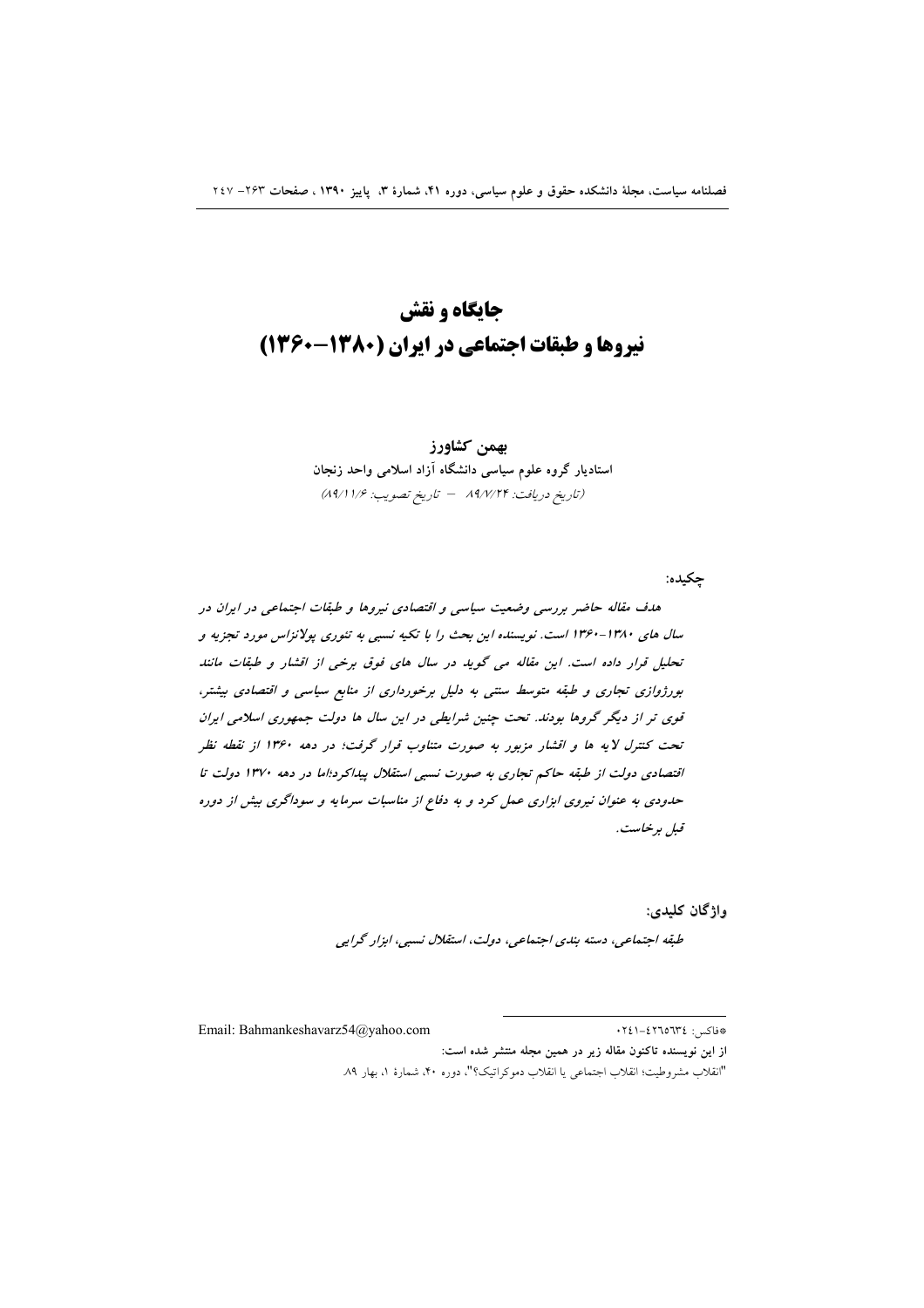آغاز سخن

سقوط دولت یهلوی دوم و پیروزی انقلاب اسلامی در سال ۱۳۵۷، جامعــه ی ایــران را بــا تغیرات گوناگون در ابعاد اجتماعی و سیاسی مواجه کرد. می تـوان ورود روحـانیون، طبقــه ی متوسط سنتی و تجار بازار به نهادهای قدرت و همین طور سلطه سرمایه تجـاری بـر مناسـات اقتصادی را به مثابه مهم ترین آنها تلقی کرد. در مباحث یژوهشگران ایرانی و غیر ایرانی، کمتـر مطالبی از این دست وجود دارد. نگارنده تلاش دارد با تأثیر پذیری نسبی از نظریه پولانزاس به دلیل قدرت تبیینی مناسبتر، این خلا را پر کند. در تبیین موضوع از دو فرضیه تکمیل کننده زیــر بهره گرفته شده است:

الف. در سال های ۱۳۸۰-۱۳۶۰ در میان گروههـا و طبقـات اجتمـاعی در ایـران، صـاحبان سرمایه تجاری و همچنین طبقـه متوسـط سـنتی از نظـر قــدرت (ابـزار اقتــصادی، تــشکیلات و...)داراي موقعيت بهتي بودند.

ب. این وضعیت موجب شد؛دولت جمهوری اسلامی ایران به سوی استقلال نسبی (حفظ مناسبات سرمایه و جانبـداری از علایــق طبقــه متوســط ســنتی)در دوره جنـگ و ابـزار گرایــی محدود(تقویت سرمایه گرایی) در سال های بعد از جنگ حرکت کند.

برای نیل به هدف مزبور در بدو کار بـه مفـاهیم نیـرو، طبقـه اجتمـاعی و دولـت پرداختـه خواهد شد.آنگاه پس از بررسی وضعیت طبقه اجتماعی و جایگاه دولت در ایـران، رابطـه ی دولت جمهوري اسلامي و طبقات اجتماعي بازگو خواهد شد.

مفاهیم نیرو و طبقه اجتماعی: نیروی اجتماعی مفهومی عبام و در برگیرنـده ی طبقات، گروههای منزلتی و دسته های اجتماعی است. در متون جامعه شناسی سیاسی می توان از چند منظر در باب نیروی اجتماعی بحث کرد. مارکس در چارچوب شیوه تولید، گروه هــا را با تکیه به مفهوم طبقه اجتماعی مورد ارزیابی قرار داده است.از مباحث او این نتیجه بـه دسـت می آید که طبقه اجتماعی، گروهی با ویژگیهای اقتـصادی هماننـد- در معنـای تملـک یـا عـدم تملک بر ابزار تولید– و خصوصیات غیر اقتصادی – در معنای بلوغ اجتماعی و سازمان پذیری سیاسی – است (گرب،١٣٧٩صص ٣٠-٢٢٢٢-edgll,class).

تحلیل گروههای موجود در ایران با استفاده از نظریه مارکس به دلیل عدم آمادگی سیاسی گروه ها حتی کارگران صنعتی مشکل ساز است. گفته های وبر در ارتباط با مالکیت و سازمان پذیری به عنوان منابع تکوین طبقه اجتماعی با مارکس همانندی نشان می دهد.اما وبر متفاوت از مارکس از ملاک هایی دیگر مانند خدمات و … در تعریف طبقه نیز سود جسته است. در مدل سه طبقه ای وبر آمادگی سرمایه داران برای تشکیل سازمان سیاسی- متفاوت از مدل دو طبقه ای مارکس- بیش از پرولتاریا فرض شده است. ضمن أن که بر اساس نظر وبر گروه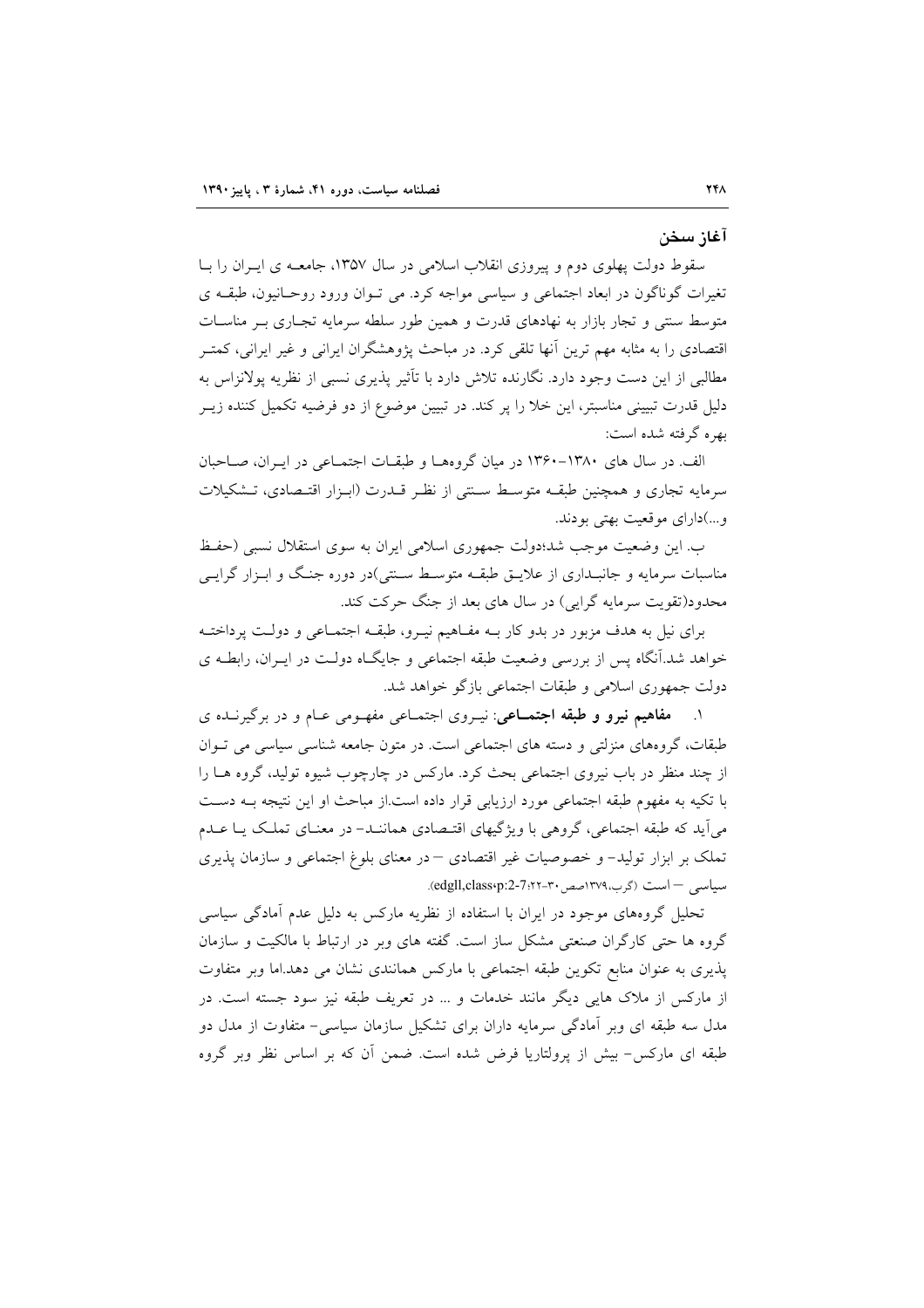اجتماعی نه صرفـاً در قالب طبقه اجتماعی بلکه در چارچوب گروه منزلت به عنوان گروهی با زیست فرهنگی مشابه هم قابل درک است (وبر،۱۳۷۴،صص۷۷-۷۰). این دیدگاه با توجه به کنترل طبقه بالا بر دیگر طبقات در ایران و ضعف حتی سرمایه داران صنعتی در سازمان یافتگی سیاسی، از قدرت تبیینی آن چنان خوبی برخوردار نیست. پولانزاس متفاوت از دو نظریه پرداز فوق، از ملاک آگاهی و یا ناآگاهی در تعریف طبقه اجتماعی استفاده نکرده است. در مباحث او علاوه بر تصریح بر طبقه اجتماعی از دسته اجتماعی هم یاد شده است. پولانزاس در شناسائی گروه هایی مانند روحانیون و نظامیان از مفهوم دسته اجتماعی به عنوان گروهی غیر مرتبط با ابزار تولید بهره گرفته است. به زعم پولانزاس، طبقه اجتماعی واجد ویژگیهای اقتصادی– در معنای نحوه کنترل و تملک بر ابزار تولید – سیاسی- در معنای نحوه سلطه طبقات بر یکدیگر– و ایدئولوژیک– در معنای نوع کار؛ فکری یا یدی– همانند می باشد (بشیریه، ۱۳۷۶؛ پولانزاس ۱۳۵۹ و ۱۳۶۰؛ polantzans,1975:۱۹۷۵). با تاسی کلی از یولانزاس می توان از سه طبقه (بالا، متوسط و پائین) در ایران سال های ۱۳۸۰–۱۳۶۰ سخن به میان آورد. بحث پولانزاس این اهمیت را دارد که همه گروه های موجود در ایران را حتی به دلیل عدم سازمان یافتگی سیاسی می توان در چارچوب آن مورد بحث و بررسی قرار داد. مزید بر آن، شناسایی گروه های مختلف مانند طبقه و دسته اجتماعی از سوی پولانزاس کمک کننده به بحث گروه های موجود در ایران در سال های بعد از انقلاب است.

۲. مفهوم دولت: مفهوم دولت تا حدودي مانند مفهوم طبقـه اجتمـاعي، مجـادلاتي را در میان جامعه شناسان سیاسی به همراه داشته است. مارکس دولت را به مثابه نهـاد اجبـار فـرض کرده است. در مباحث وبر،دولت ترکیبی از اجبار و ایدِئولوژی دیده شده است. پـولانزاس بـه صورتی شفاف تـر دولـت را شـامل نهادهـای اقتـدار نظيـر ارتـش و قـوای ثلاثـه و نهادهـای ایدئولوژیک مانند احزاب سیاسی، دستگاه های آموزشی و... دانسته است. بـه نظـر او، ســاخت دولت نمادی از بلوک قدرت است که خود در عین تاثیرپذیری از مناسبات سـرمایه و علایـق طبقه حاکم،انعکاسی از جناحبندیهای هژمونیک و غیرهژمونیک در آن دولت نیـز مـی باشــد (گرب، ١٣٧٩،ص ص ٢٢و/٤). بر اساس اين برداشت،دولت جمهوري اسلامي ايران شـامل نهادهـاي اقتدار نظیر فوای ثلاثه و ارتش قدیم و جدید(سیاه پاسداران)،شورای نگهبان، مجلس خبرگـان رهبري، مجمع تشخيص مصلحت نظام و نهاد ولايت فقيـه بـوده اسـت. مهـم تـرين نهادهـاي ایدئوتوژیک دولت، نهادهای اَموزشی مانند دانشگاه ها، نهادهای فکری نظیر حوزه علمیه قم و سازمان ها و گروه های سیاسی و صنفی مانند تشکل های روحانی و حزب جمهوری اسـلامی بوده است. در سال های ۱۳۸۰–۱۳۶۰ رابطه دولت و طبقات اجتمـاعی، تحـت تـاثیر نهادهـای اقتدار و ایدئولوژی بوده است؛ منتها در سال های جنگ می توان گفت کـه ایــن رابطــه بیــشتر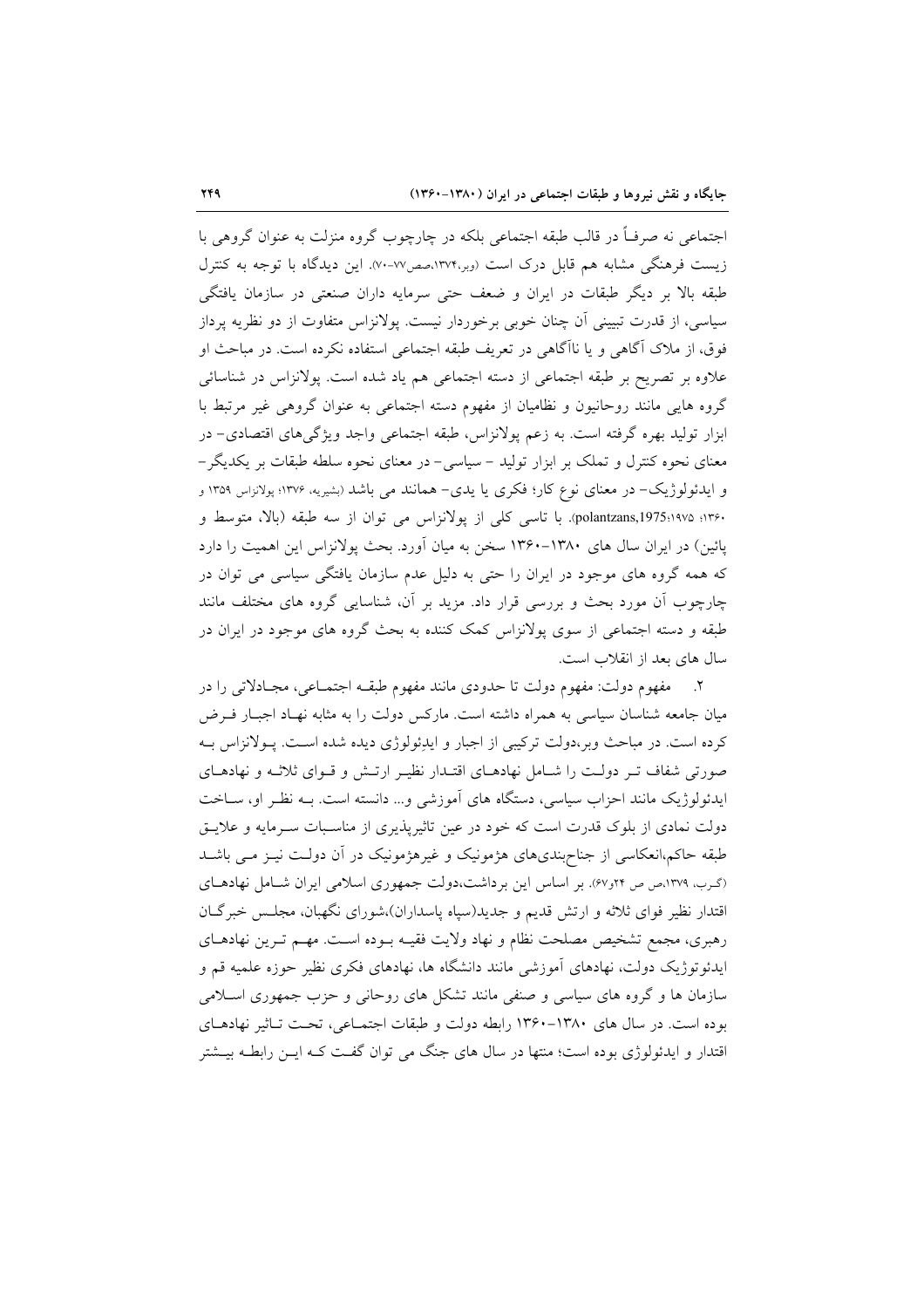انعکاسی از نهادهای ایدئولوژیک می نموده است. البتـه نهادهـای فـوق، قــدرت و اختیــارات متفاوت داشته اند. برخی از نهادها مانند ولایت ففیه، شـورای نگهبـان و… بـا توجـه بــه میــزان اختیارات بیشتر در زمرهی نهادهای تعیین کننده در فرایند تصمیم گیری کشور بوده اند.ایــن در حالي است كه مجلس و قوه ي مجريه عنوان نهادهاي تاثير گـذار در سـال هـاي ١٣٨٠-١٣۶٠ ديده شده اند.

نظام سیاسی ایران بعد از یشت سر گذاشتن نایکیارچگی سـال هـای ۱۳۶۰–۱۳۵۷ و کنـار رفتن گروه های لیبرال از بلوک قدرت و همین طور دور شدن چپ مــذهبی و غیــر مــذهبی از عرصه سیاست رسمی و با تصاحب اهرمهای قدرت بوسیله حزب جمهوری اسلامی به عنبوان گروه برتر طرفدار انقلاب اسلامی به سوی نظام حزبی واحـد مـسلط-نـه نظـام حزبـی واحـد انحصار ی بلکه بیشتر شبیه به نظام حزبـی و سیاسـی مکزیـک در سـال هـای میـانی انقــلاب مکزیک – حرکت کرد.اما در اواخر دهه ۱۳۶۰، فعالیت های این حزب متوقف شـد و بـه رغـم فعالیت گروه های مختلف معتقد به انقلاب اسلامی و به دلیـل نبـود حزبـی فراگیــر در عرصــه سیاسی کشور، نظام سیاسی به نظام بدون حزب حاکم شباهت پیدا کرد.

۳. ابزارها و منابع قدرت طبقات سه گانه: می توان در چشم اندازی تاریخی درک کـرد کـه جامعه ایران نظامهای اقتصادی متفاوت را پشت سر گذاشته است. برخی داوری ها حکایـت از آن دارد که در همه مقاطع تاریخی،ایران دارای شیوه تولیدی آسیایی یا شبه آسیایی بـوده اسـت که در سال های بعد از انقلاب هم تداوم داشته است. پژوهش های دیگر بـر ایـن امـر دلالـت دارد که ایران شیوه های تولید متفاوت (زمین داری و...) داشته است. در دوران پهلـوی نظـام سرمایه داری صنعتی تجربه شد؛ اما با ظهور انقلاب اسلامی، این نظام در متن فشارهای سیاسی و اقتصادی گوناگون قرار گرفت. به هر حال در سال های بعـد از انقـلاب بـه رغـم تقابـل بـا سرمایه داری صنعتی در سال های جنگ، مناسبات سرمایه با هژمونی سرمایه تجاری خفظ شـد ودر سال های بعد از جنگ این رویکرد تقابلی تـضعیف گردیــد و ســرمایه صــنعتی بــی آنکــه نمایندگانی در نهادهای قدرت داشته باشند؛ از سوی جناح های اعتدالی و اصلاح طلب مـورد پشتیبانی قرار گرفت. به هر حال، این مناسبات اساسا تا حدودی سرشتی سوداگرایانه و سـنتی به خود گرفته، همه بخشهای اقتصادی (کشاورزی، صنعت و خـدمات)را متـاثر سـاخته و بـه لحاظ روابط اقتصادی خارجی هم پیوندی با نظام سرمایه داری غربی پیدا کرده است.

## ١. طبقه يائين

۱. طبقه پایین در ایران به لحاظ ً جمعیتی همانند طبقه پایین بسیاری از ممالک جهان سـوم یر شمار و بیش از طبقات دیگر بوده است. در بعضی از بررسی ها،اندازه جمعیتی این طبقه ب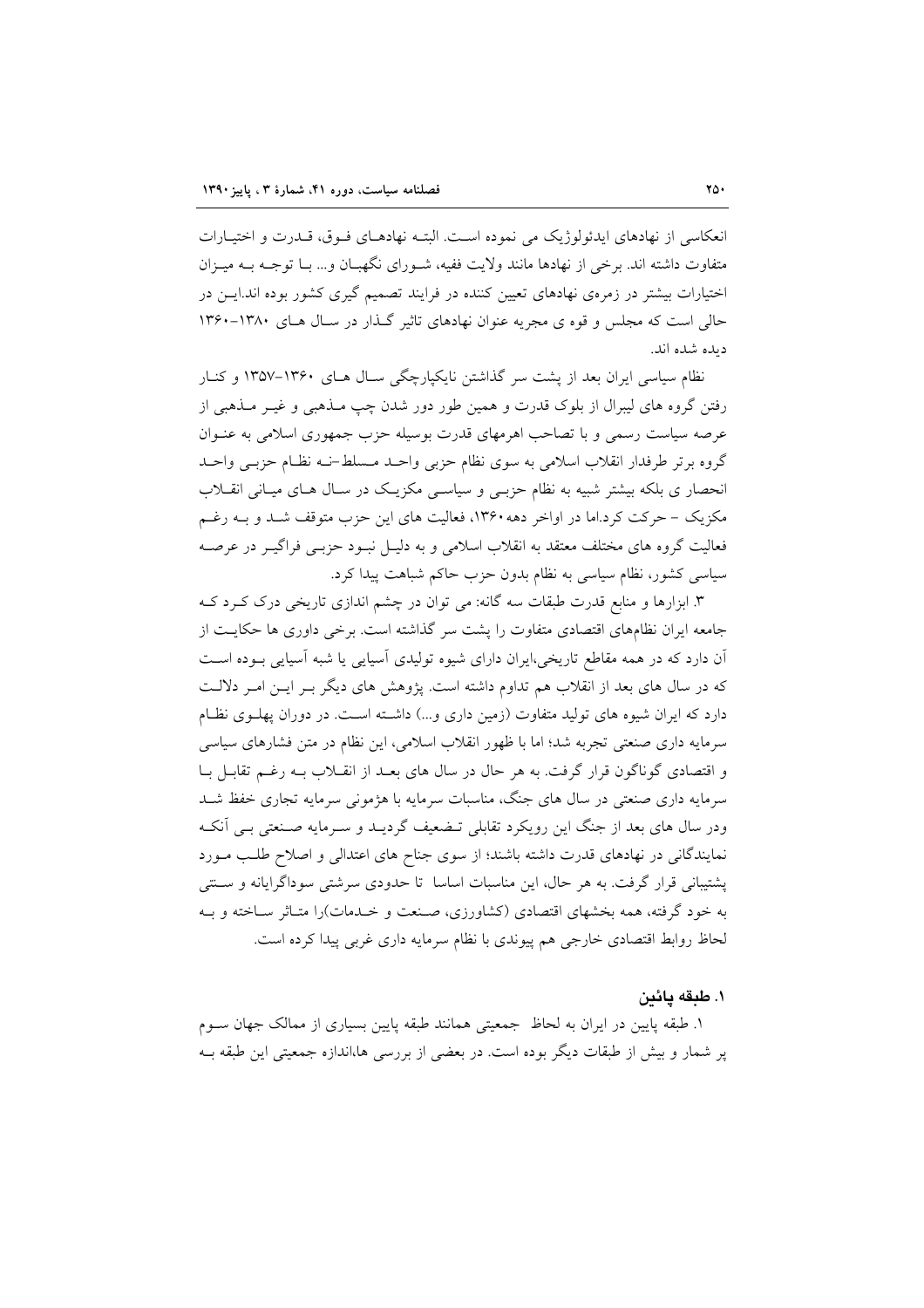تفکیک اقشار وابسته،در سال های دهه ۱۳۶۰ مورد توجه قرار گرفته است . در این راستا گفتـه شده، کار گران کشاورزی (البته با احتـساب دهقانـان ضـعیف) ۴۰درصـدجمعیت بهـره بـردار کشاورزی بودند (خادم آدم،۱۳۷۸،ص۸۰). این در حالی است که در سال هـای اول دهـه ی ۱۳۵۰، تعداد أنها بیشتر و در حـدود ۴۲/۴۶درصـد بـر آورد شـده اسـت. جمعیـت کـارگران صـنعتی کارخانجات بزرگ معادل ۳۰۳۰۰ نفر تخمین زده شده است (Asef Bayat،1987،p172). ایــن در مورد کارگران ساختمانی و معدنی به ترتیب ۱۲۰۰۰۰۰ و ۴۶۰۰۰ نفر بوده است (روزنامه کیهان۱۲ شهریور ۱۳۶۸،ص۱۸). با این حساب می توان نتیجه گیری کرد که جمعیت پرولتاریـای صـنعتی در مقایسه با دیگر نیروهای کار، کم بوده است. طبقه پایین در مقایسه با دیگر طبقــات بــه لحــاظ ترکیب جمعیتی در سال های بعد از انقلاب، شرایط مساعد نداشته است. بیــشترین انــدازه ی جمعیتی بی سواد را می توان در میان این طبقه یافت. در این میان، کـارگران صـنعتی - بــا ۸۷ درصد جمعیت باسواد در حد زیر دیپلم– موقعیت بهتر در میان آنها داشـته انـد (رفیعی،۱۳۷۵م ۴۸). بخش قابل توجـه از اعـضاي طبقـه پـايين جـوان بـوده انـد ولـي أنهـا داراي تمـايلات سنت گرایانه - بجز کارگران صنعتی- به صورت محـدود بـوده انـد. بـر اسـاس آمـار ۳۱/۶۷ درصد جمعیت بهره بردار کشاورزی در سال هـای جنـگ جـوان بودنــد (وزارت کـشاورزی، ۱۳۷۱. ص ١٣٢).

۲. طبقه پایین در نهادهای تاثیر گذار و همین طور نهادهای تعیین کننده، چندان از قدرت و نفوذ برخوردار نبوده است.البته برخی از بررسـی هـا گویـای آن اسـت کـه در دوران جنـگ و سال@ای بعد از جنگ در کابینه و مجلس، عناصر ی با خاستگاه کارگری حضور داشتند. گفتـه می شود در مجلس شورای اسلامی- ادوار دوم تا چهـارم ۱۱، ۸و ۹ نفـر از نماینـدگان دارای ریشه های کارگری بودند؛اما آنها در قالب فراکسیون کـارگری فعالیـت نمـی کردنـد بلکـه بـر اساس علایق جناحهای (چپ، راست و معتدل) دولتی به حمایت از کارگران بـر مـی خاسـتند (مجلس و پژوهش، ۱۳۷۷،ص۱۰۲). می توان قانون کار را که با تبلاش چیپ گراییان اسپلامی بیه ثمیر نشست و متضمن مواردی مانند تشکیل شوراهای کارگری-بدون پذیرش حق اعتصاب –بود گامی در این مسیر بر شمرد. در کابینه هم در این سال ها، در جهت همسویی با کـارگران یـک کارگر سابق و طرفدار انقلاب به تصدی وزارت کار گماشته شد؛ ضمن آنکـه در ایــن مقــاطع، نیروی کار کشور در نهادهای انقلابی(سپاه پاسداران و...)حضوری قوی داشت و در عین حـال برخی از مصادر امور مانند فرمانداریها و... هم در اختیار آنها بود. دولت جمهوری اسلامی بـه موازات رویکردهای سیاسی، کارگران را در زمینه های اقتصادی، مشخصاً در سال های جنگ با اعطای پارانه اقلام مختلف مورد حمایت قرار داد. اما این اقدامات به صورت کلبی وضعیت نیروی کار را خیلی تحت تأثیر قرار نداد؛ چون مشکلاتی مانند مسکن و…آنهـا را آزار مـی داد.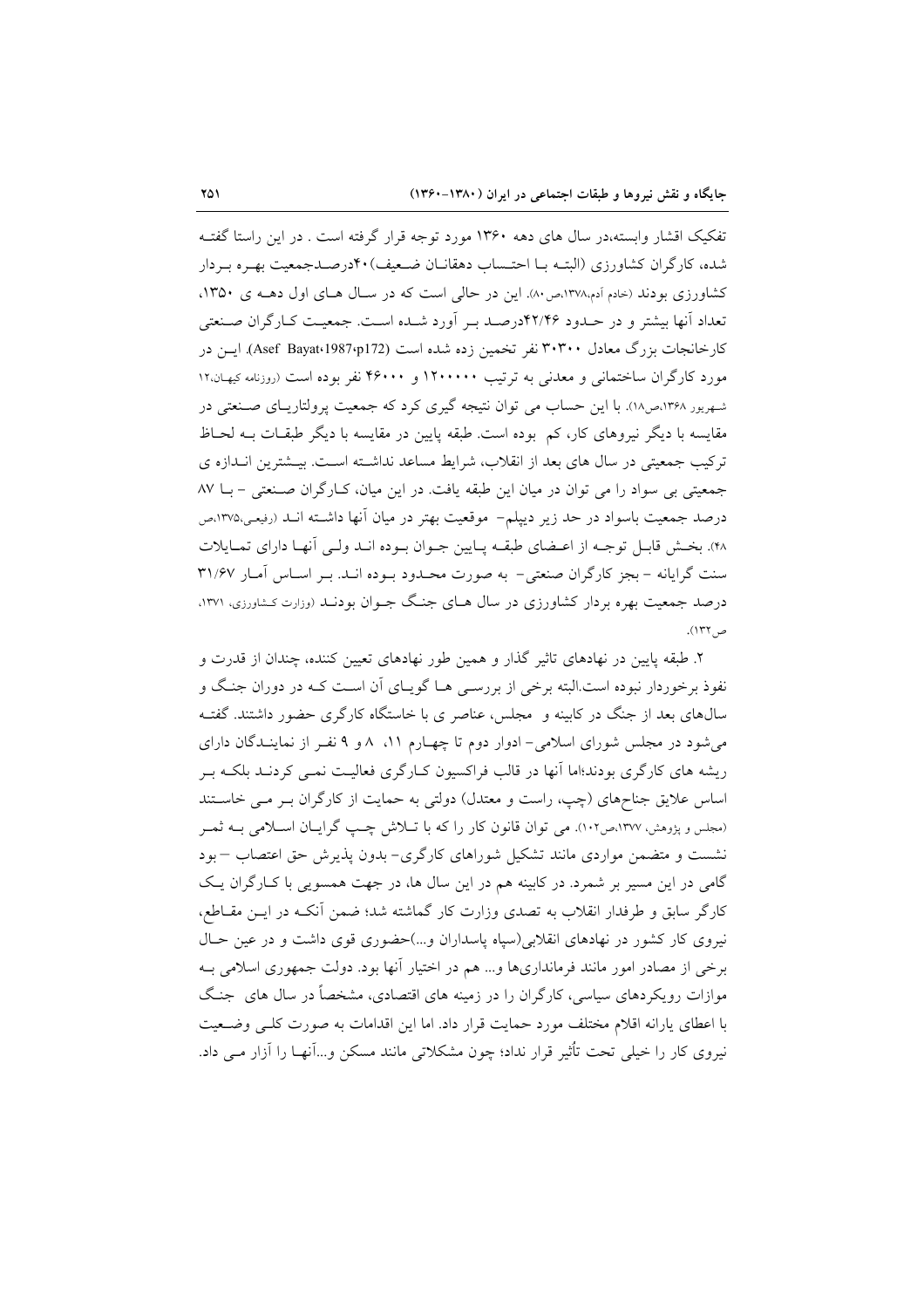این امر از سویی نوعی انفعال در میان بخشی از نیروی کار به وجود آورد و پیامدش آن شد که نیروی کار روستایی دست به مهاجرت به شهرهای بزرگ به منظور پـافتن کـار بزنـد. از سـوی دیگر، بخشی از کارگران در مراکز صنعتی در مواجهه با کاهش دستمزدها به تدریج به سیاست اعتراضی روی آوردند که برخی آمارها، میزان آنها را در سال های جنگ در حـدود ۹۰ مـورد برآورد می کنند (BAYAT،1987،P163). در سال های بعد از جنگ به دلیل اجرای برنامه تعدیل اقتصادی و تضعیف برنامه های کنترلی دوران جنگ که متضمن خصوصی سـازی کارخانجـات و تعدیل نیروی کار از کارخانجات صنعتی بود؛ کارگران صنعتی با حمایت نسبی خانــه کــارگر به مخالفت با وضع موجود برخاستند. به هـر حـال عـواملي ماننــد ســلطه ۹۵٪ مراكـز صــنعتي كوچک، حضور ۵۷٪ كارگران غيرماهر و ضعف يا عـدم فعاليـت رسـمي سـازمان هـاي چـب کارگری را می توان در ضعف فرهنگ کارگری ایران ذی مدخل دانست (گلابی،۱۳۷۴،ص۸۷.

۳. طبقه پایین در ایران بخشی از درآمد ملی-۱۳/۴۳ درصد در سال هـای اول دهــه ۱۳۷۰– را در اختیار داشت (رفیع پور،۱۳۷۴،ص۱۷۷). این میزان به نوعی وضعیت آنها را در ابعـاد گونــاگون مانند عدم دسترسی ۳۵ درصدی کارگران به سکونت گاه و … نشان می دهـد. از منظـر دیگـر، این وضعیت نشان از آن دارد که منابع درآمدی طبقه پایین در ایران در مقایسه بـا وضـعیت در آمدی اقشار پایین دست برخی از ممالک جهان سوم آن چنان مساعد نبوده است. برخی آمارها گویای آن است که دهک پایین در ایران-که نیروی کار در ایران را نیـز در بـر مـی گیـرد- در سال های بعد از ۱۳۷۰ سهمی در حد۱٬۶۷ درصد داشته که در مقایسه بـا سـهم ۳/۷ درصـدی دهک پایین در کشورهای مانند بنگلادش پایین بوده است (حامدی،۱۳۸۲،ص۳۸). البتـه در میـان نیروی کار ایرانی بوده اند کسانی که دارای مهارت کاری بالا بیوده و پیا بیه نهادهیای قیدرت نزدیک بودهاند. این عده مانند طبقــه متوسـط دارای موقعیـت اقتـصادی و سیاســی مناســب در سال های بعد از انقلاب بوده اند. می توان آنها را تا حدود زیادی با اشـرافیت کـارگری مـورد نظر بولانزاس نزدیک دانست.

### ٢. طبقه متوسط

١. طبقه متوسط خاصه بخش سنتي و پايين آن، بخشي قابل توجـه از جمعيـت ايــران را در سال های ۱۳۸۰-۱۳۶۰ تشکیل می داد. می توان به صورت مجزا،جمعیت اقشار وابسته به ایس طبقه را ارزیابی کرد. مثلاً در بررسی های آماری، جمعیت کسبه بازار در حد ۱/۵ میلیون نفر در سال های اول دهه ۱۳۷۰ تخمین زده شده است (کازرونی، ۱۳۷۸،ص۱۶۳)؛ در کنار آن در این سال ها، جمعیت خرده مالک روستایی (۲ تا۱۰هکتاری) هم ۱/۵ میلیون نفر برآورد شده اسـت. در ایــن میان، می توان گفت جمعیت خرده مالکان (۲ تا ۵ هکتاری) در مقایسه با اواسط دهــه ۱۳۵۰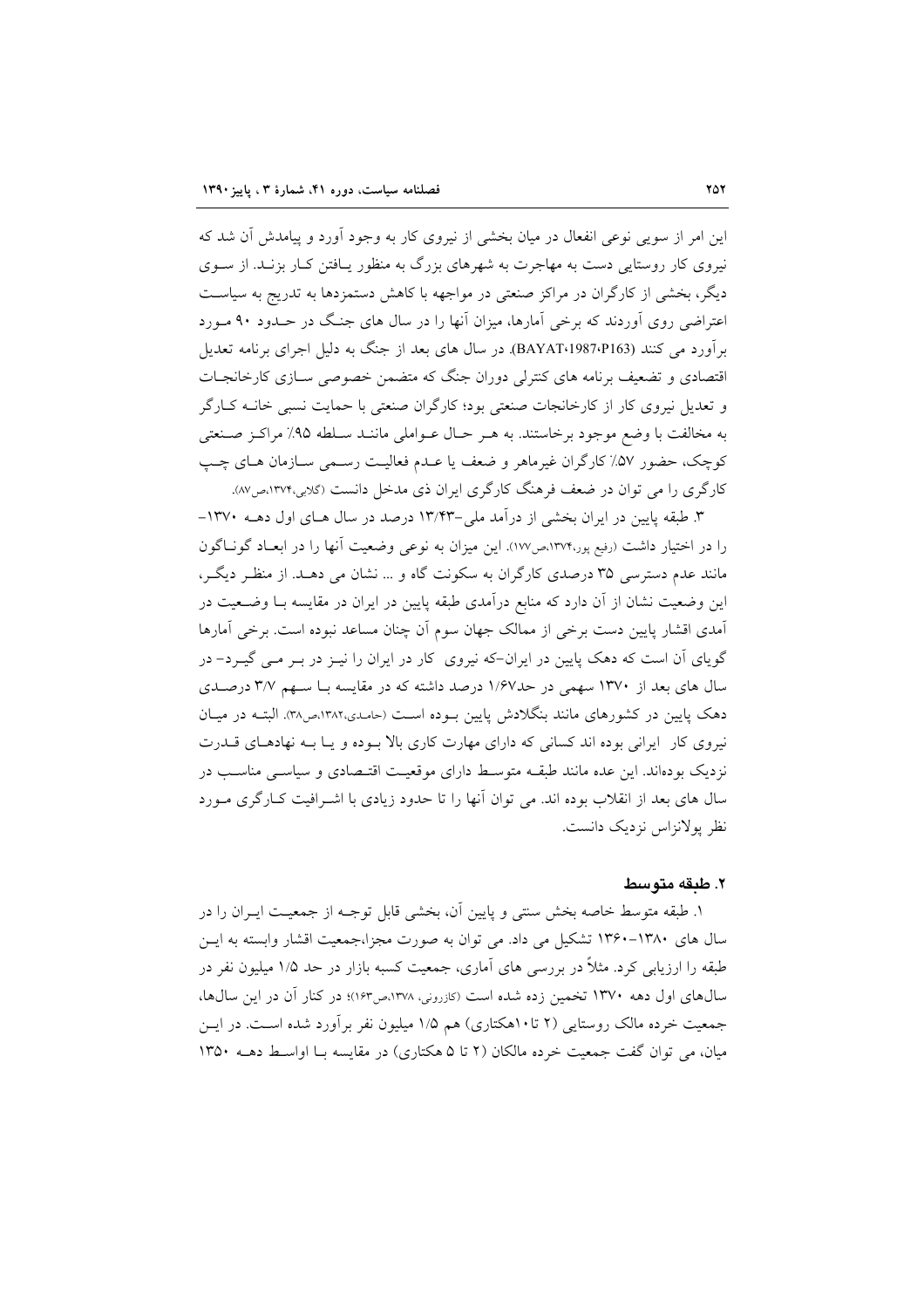نزدیک به چهاردرصد– ۲۴/۴ درصد در برابر ۲۱/۸۳ درصد– افزایش داشته است. در بررسی خرده مالکان (۱۰ تا۵۰ هکتاری) با ۳۵/۷ درصد جمعیت بهرهبردار کشاورز می تـوان آنهـا را در زمرهی طبقه متوسط مرفه سنتی قرار داد (وزارت کشاورزی،۱۳۷۱،ص۳۰. از منظری کلبی می توان فهمید ۳۵ درصد جمعیت کشور در سال های دهه ۱۳۷۰ را دهقانان تشکیل می دادند که نسبت به سال ۱۳۵۶ که ۵۵درصد بود (ابراهامیان، ۱۳۷۵، ص۳۱۲) ۲۰درصد کاهش داشته است. این رقم در مقایسه با جمعیت دهقانان کشورهای برزیل و کره جنوبی که در این مقـاطع در حـد ۳۱ و ۲۵ درصد بوده، بـالا مـي نمـوده اسـت (podarou&smit2003-p112). از ميـان اقـشار جديـد طبقـه متوسط، هم جمعیت دانشجویی کشور در سال های اخر دهه ی ۱۳۷۰روندی فزاینـده بـه خـود گرفت و به مرز ۱۰۷۰۰۰۰ نفر نزدیک شد (سازمان برنامه و بودجـه،۱۳۷۵، ص۳۵۴). در سـال هـای اول دهه ۱۳۸۰ برخی از مقامات دانشگاهی خاطر نشان کردند که جمعیت دانشجویی کشور شـامل دانشجویان (دانشگاه آزاد اسلامی و دولتی) بین ۲۰۰۰ تا ۳۰۰۰ نفر در هر صد هزار نفر رسـیده است (روزنامه افرینش،۳ اردیبهشت ۱۳۸۰،ص۳). این آمارها گویای آن است که تعداد دانشجویان بعد از انقلاب با جمعیت دانشجویی سال های قبل از انقلاب که تعداد آنها در سـال۱۳۵۶ از ۲۳۰۰۰۰ نفر تجاوز نمی کرد (آبراها میان، ۱۳۷۵، ص۲۲۰) فاصله زیادی پیدا کرده بود. رقم مربور در مقایسه با جمعیت دانشجویی کشورهای کره جنوبی و آرژانتین با بیش از سه هزار دانـشجو، پـایین ولـی نسبت به دانشجویان کشورهای شیلی، ترکیه و برزیل که در حد ۲۰۰۰ یا کمتر از آن بودند بالا بسوده اســت (vahnaneh,1997,pp211&212). همچنــين در ســال۵هــاي دهـــه ۱۳۷۰، تعــداد فارغ|لتحصیلان دانشگاهی کشور به رقم ۱/۴۰۳ هزار نفر رسید (نظری، ۱۳۸۱،ص۱۶۳) کـه بـیش از ۱۰ و ۱/۲ درصد آنها در ادارات و کارخانجات مشغول به کار بودند (گلابی،۱۳۷۴،ص۸۹). در نتیجه می توان گفت که اقشار جدید طبقه متوسط از نقطه نظـر کمـی در سـال هـای دهــه ۱۳۷۰ در مقایسه با سال ها ی اول انقلاب فزونی پیدا کردند و این امر باعث شـد کـه موقعیـت سیاسـی نوگرایان بهبود بیشتر یابد. در مقابل، بخش قابل توجهی از اقشار سنتی طبقـه متوسـط از نقطـه نظر داشتن عناصر با سواد و تحصیل کرده در رنج بودند. آمار سال های دهه ی ۱۳۷۰ نـشان از آن دارد که دهقانان – دهقانان متوسط هم بخشی از آنها به حساب مـی آیــد- در حــدود ۹۳/۳ درصد ہے سواد یا کم سواد ہو دہ اند (وزارت کشاورزی، ۱۳۷۱،ص ۲۹).

۲.طبقه متوسط سنتی در سال های بعد از انقـلاب دارای نفـوذ بـسیار در نهادهـای قــدرت بودند. بخشی از کسبه بازار، دهقانان متوسط و بزرگ و عناصر دانـشگاهی طرفـدار حکومـت دینی دراین نهادها حضوری فعالانه داشتند. به عنوان مثال، در مجلـس دوره ی دوم بــه ترتیـب ۱۹، ۴۵ و ۱۰ نفر دارای مدرک لیسانس، فوق لیسانس و د کتری بودند(روابط عمـومی مجلـس، ۱۳۶۶، ص١٠۴). این امر در مجلس دوره ی پنجم به ٧۴، ۶۴ و ٣۶ نفر افزایش پیدا کـرد (روابط عمـومی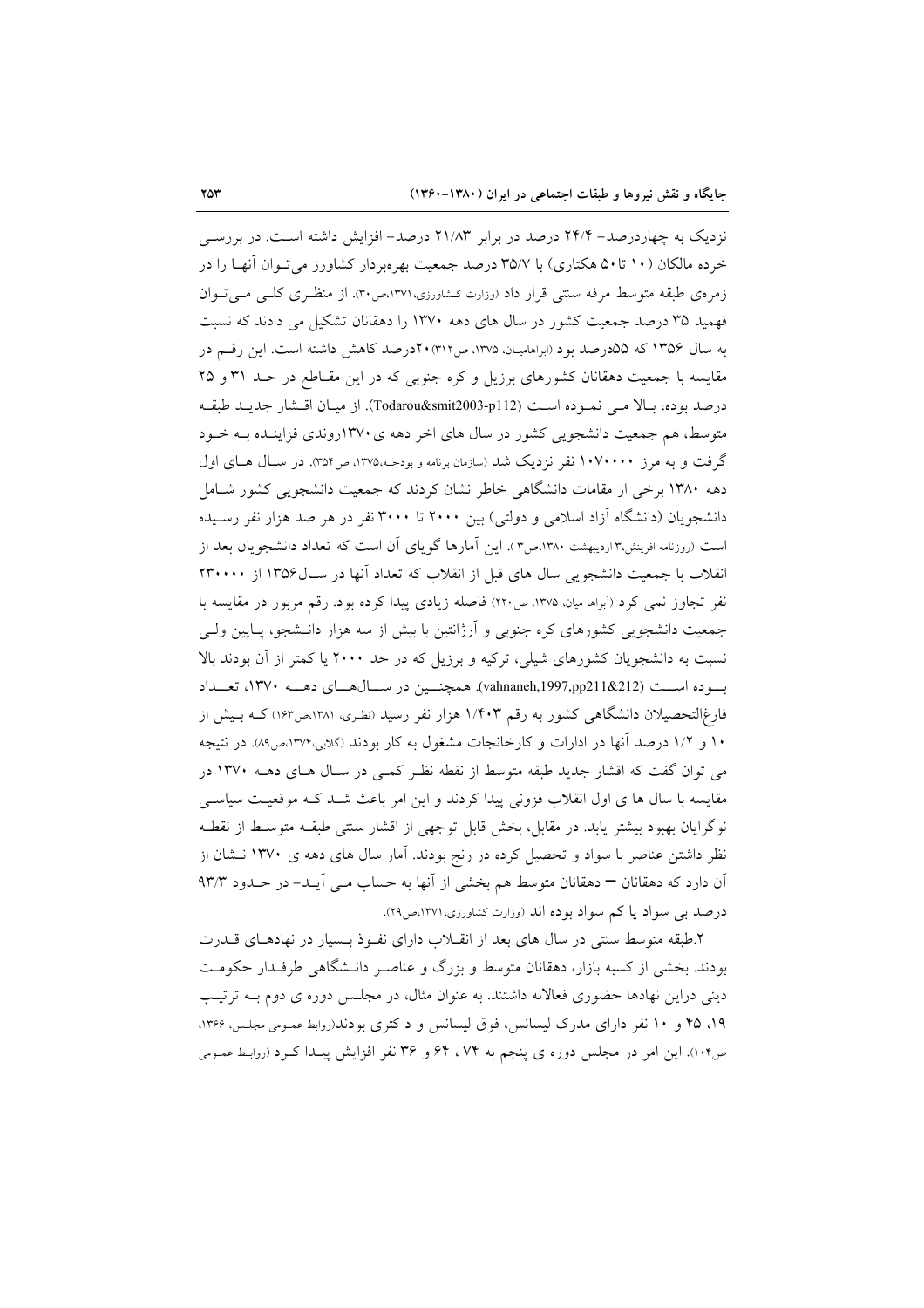مجلس،۱۳۷۷،ص۳۲. هم چنین می توان در این نهاد، عناصری با خاستگاه دهقانی یافت. چنـان کـه در مجالس ادوار دوم و سوم، ۷۸ و ۵۳ نفر از نمایندگان از خانواده دهقـان (متوسـط و بـزرگ) بودنــد (مجلـس و پــژوهش ، ١٣٧٧، ص١٠٢). در مقابــل، اقــشار جديــد و ميــانـي از مزيــت حــضور در نهادهای قدرت در سال های ۱۳۸۰–۱۳۶۰ بی بهره بودند.آنهـا در سـال هـای ۱۳۶۰–۱۳۵۷ در قالب تشکل های سیاسی مانند نهضت آزادی و جبهــه ملــی بــه نــوعی در بخــشی از ســازمان دولت مشارکت داشتند. در مجلس شورای ملی دوره ی اول،۳۷ و ۲۵ و ۵۳ نفر از نماینـدگان دارای درجه دکتری، فوق لیسانس و لیسانس بودند(روابط عمومی مجلس ،۱۳۶۰، ص ۲۰۵) که در میبان أنها، عده ای از طبقه متوسط جدید و سرمایه ی صنعتی پشتیبانی می کردند. آنها در سال های ۱۳۸۰-۱۳۶۰ به عنوان منتقد دولت ظاهر شدندو توانستند فعالیت های تبلیغاتی محدودی انجام دهند. بخشی از طبقه متوسط جدید هم در رویارویی با دولت جدید اسلامی، شیوه قهرامیـز را در دستور کار قرار دادند. به هر حال برخی از اقشار طبقه متوسط سنتی از نقطه نظـر ســازمان پذیری سیاسی دارای پتانسیل خوبی در تاریخ یک سده ی اخیر بوده اند. کسبه بازار بــه همــراه تجار با تاثیر پذیری از روحانیون در سال های قبل از انقلاب دست به مبارزات اعتراضی علیـه مدرنیزاسیون دولت شاه زدند. آنها این امر را در چارچوب تشکل های مذهبی هم چون هیئت موتلفه انجام دادند که در سال های بعد از انقلاب با بازسازی تـشکل هـای فـوق و تاسـيس سازمان های جدید مانند حزب جمهوری اسلامی به دفاع از دولت برخاستند. طبقـه متوسـط جدید به لحاظ میزان آگاهی و انسجام سیاسی در شرایط نسبتاً خوبی، خاصه در سال۵حای بعــد از جنگ قرار گرفت. فعالترین نیروی آنها، دانشجویان بوده اند که در چشم انـدازی تـاریخی، نمادی از مبارزه بوده اند و در قالب تشکل های صنفی و یا از طرق سازمان های چپ و ملی و اسلامی، علایق خویش را تعقیب کرده اند. در سال های ۱۳۶۰-۱۳۵۷، اتحاد دانـشجویی در مقابل دولت شاه، جای خود را به انشقاق داد و در این راستا، بخـشی از مخالفـان چـب گـرای غیرحاکم و عده ای هم، از دولت طرفداری کردند، اما پس از وقوع انقلاب فرهنگی و تعطیلـی دانشگاه ها و به تبع آن کنار رفتن عناصر چپ غیرحاکم، دانشجویان طرفـدار دولـت در قالـب دفتر تحکیم وحدت کنترل دانشگاه ها را در دست گرفتند. محیط سیاسی دانـشگاه هــا در ایــن سالها متاثر از جنگ ایران و عراق بود. اما در دوران بعد از جنگ و پس از پذیرش دیدگاههای نوگرایانه از جانب دفتر تحکیم، فضای دانشگاه ها علائمـی از حرکـت سیاسـی ِ منتقدانــه را از خود ظاهر ساخت. این امر در ارتباط با طرفداری از پروژه دموکراسی از بالا که مورد پـشتیبانی اصلاح طلبان حاکم بود، خود را نشان داد. در کنار دانشجویان،اساتید هم در عین نگاه به علائق صنفی، اعتراضات سیاسی موثری را به صورت فردی و یا از مسیر تشکل هـای سیاسـی دنبـال می کردند. در سال های بعد از انقلاب، بخشی از استادان به دلایـل سیاسـی و ایــدئولوژیک از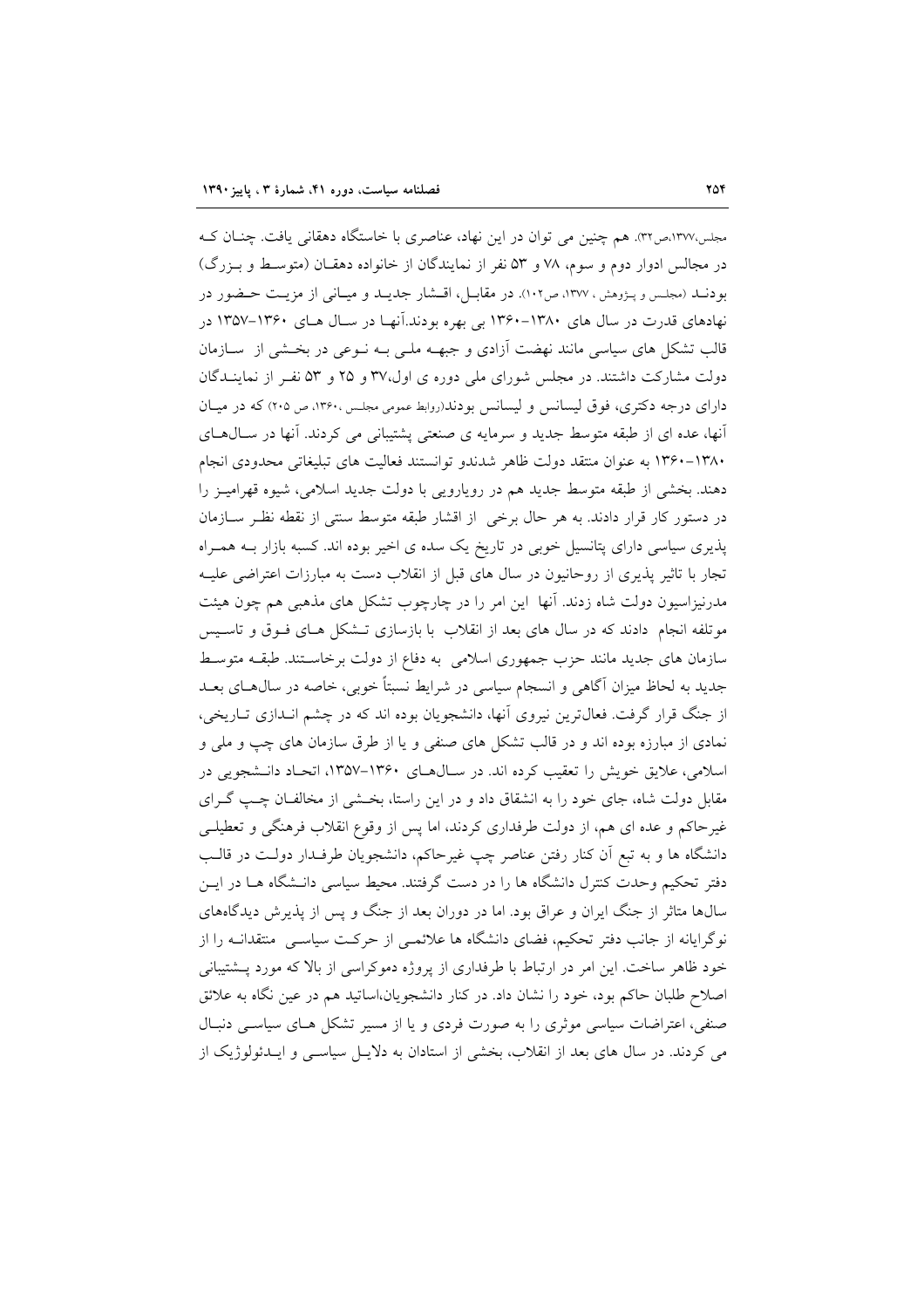کار بر کنار شدند، اما استادان حاشیه ای ولی ناراضی به همراه استادان منتقد و طرفدار انقلاب تحرکاتی را در سال های دهه ۱۳۷۰ از خود به نمایش گذاشتند. از مباحث فوق می توان به این نتیجه رسید که طبقه متوسط جدید در عین برخورداری از توانایی های نسبی، از مشکلاتی نظیر یراکندگی سازمانی و همینطور ارتباط ضعیف با سرمایه صنعتی در رنج برده است.

۳. طبقه متوسط بخشی از درآمـد ملـی کـشور را در سـال هـای ۱۳۸۰-۱۳۶۰ بـه خـود اختصاص داد. سهم آنها بر اساس برخی از آمارها،۳۶/۶۴ درصد در سال هـای اول دهــه ۱۳۷۰ بود (رفيع پـور،١٣٧٢هـي١٧٧). اين رقم گوياي سهم برابر اقشار وابسته به اين طبقه نبوده است؛ زيـرا برای طبقه متوسط سنتی خاصه کسبه و پیشه وران می توان موقعیتی خوب را ترسـیم کـرد کـه در سال های قبل از انقلاب، دارای چنین شرایطی نبودند.این وضعیت، تقاضا در میـان اعــضای جامعه را به کارهای تجاری فزونی بخشیده است، به گونه ای که در سال های اول دهـه ١٣٧٠ در تهران از هر ۲۰ نفر – در مقابل ۹۵ نفر در سال های ۱۳۵۶– یک نفـر مبـادرات بــه تاسـیس واحد صنفی کرد.این در حالی است که در این مقاطع در ممالک اروپایی در برابر ۲۰۰ تا۲۲۰ نفر یک باب مغازه وجود داشت (رفیعی،۱۳۷۵،ص۷۷). در مقابل، موقعیت اقتصادی طبقـه متوسـط جدید خاصه کارکنان دستگاه های اداری، متفاوت از سال های قبل از انقلاب آن چنان مـساعد نبود که خود موجب روی اَوردن آنها به کارهای دوم و سوم شد. وضعیت معلمان و اساتید هم اّن چنان با وضعیت کارکنان توفیری نداشت. یژوهشگری نقل می کند که حـق الزحمــه ماهانــه یک استاد در دانشگاه های ایران در سال های اول دهه ۱۳۷۰ به صورتی بود که با پرداخت ۸۰ ماه حقوق قادر به خرید یک وسیله نقلیه ساخت داخل ماننـد پیکـان مـی شـد (رفیـع پـور، ۱۳۷۴، ص١٨٧). از ياد نبريم موقعيت اقتصادي بخشي از اقشار جديد مانند وكلا، يزشكان متخـصص، مهندسان، هنرمندان و ورزشکاران در سال های جنگ رو به بهبود گذشت؛ به طوری که آنها را به موقعیت طبقاتی صاحبان سرمایه – بورژوازی – نزدیک ساخته است.

#### ۴. طبقه بالا

۱.طبقه بالا لایه ای نازک از جمعیت کشور را تشکیل داده است. بنــا بــه نظــر عــده ای در سال@ای جنگ، ۱۱۰۰ خانوار در چنین وصعیتی به سر می بردند (رواسانی،۱۳۷۸،ص۸۲). گروهی بر این باورند که تعداد این طبقه، با لایه های مختلف در سال هـای آخـر جنـگ بــه ۳۴۱۰۰ نفـر رسید که به ترتیب ۱۳/۲ و ۱۹/۸ درصد آنها سرمایه دار تجاری و صنعتی بودنـد (رزاقـی، ۱۳۷۳. ص۴۴). سرمایه داران دوران بعد از انقلاب، باقی مانده تجار و کارخانه داران سـال۱هـای قبـل از انقلاب و همین طور اقشار سنتی و جدید طبقه متوسط سال های بعد از انقلاب هستند کـه در سال های بعد از جنگ به صف متمولین ملحق شدند- بودند، در کنار آنها، زمـین داران بـزرگ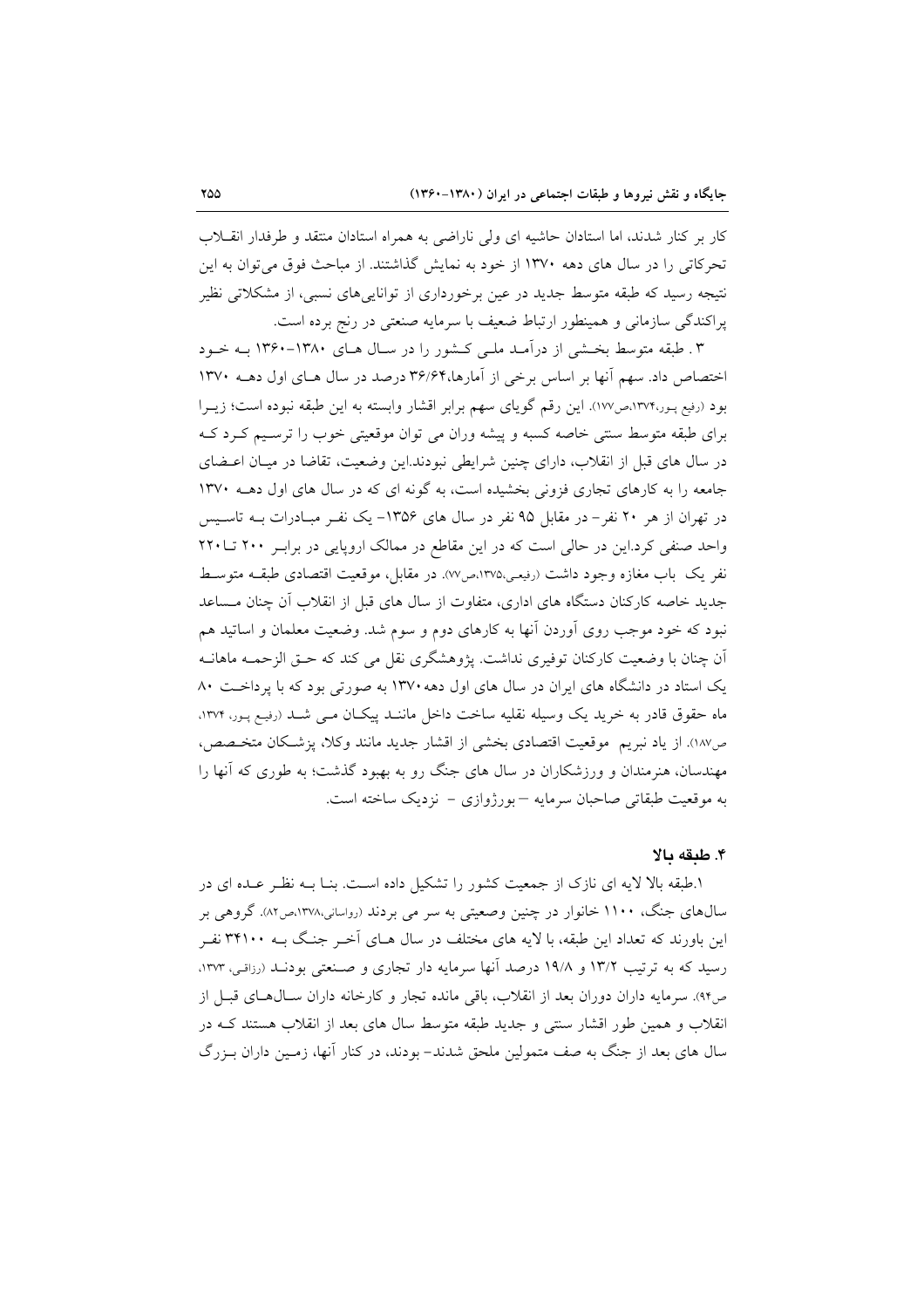بیش از ۵۰ هکتار قرار دارند که برخی جمعیت آنها را در سال های آخر دهــه ۱۳۶۰ در حــد یازده درصد جمعیت بهره بردار کشاورزی می دانند (وزارت کشاورزی،۱۳۷۱،ص۳۰). از متن دستگاه دولت، سرمایه داران بوروکراتیک زاده شدند که یا بخشی از آنها در مدیریتهای اسـتراتژیک و میانی جای داشتند و یا عده ای هم در نهادهای مهم نفـوِذ داشـتند. آمـار سـال هـای اول دهــه ۱۳۷۰ تعداد مدیران کشور– که بخشی از مدیران استراتژیک هم در میان آنها هستند- را در حد ۹۳۵۳ تخمین زده است که ۳۳ درصد آنها دارای مدرک لیسانس و به بالا بودند (روزنامه سلام۱۸ تیر ۱۳۷۶،ص۳. منتقدان، سرمایه داران بوروکراتیک را بدون توجه بـه خاسـتگاه و موقعیـتهـای اجتماعی گذشتهی آنها، طبقه ای جدید می پندارند که از مسیر نزدیکی بـه قـدرت بـه ثـروت دست ىافته اند.

طبقه جدید در ایران کاملاً خصوصیات طبقه جدید در شوروی و چین را به دلیل ممانعت از گردش سرمایه این طبقه در کشور های مزبور دارا نبوده است؛ ضـمن آنکـه در شـوروی و چین نباید از طبقه حاکم بورژایی سخن به میان آورد. از نظـر ترکیـب جمعیتـی، بخــشی قابـل توجه از طبقه بالا از بی سوادی و کم سوادی رنج برده اند. آمـار میـزان آنهـا را در سـال هـای دههی ۱۳۶۰، ۳۹.۵٪ برآورد کرده است (روزنامه کیهان،۱۱ مهـر ۱۳۶۹، ص۱۲). این گزارش۵ها همچنـین می گویند که جمعیت جوان زیر ۳۰ سال طبقه بالا در حد ۲۳۰۰۰ نفر بوده است (روزنامه کیهان ۱۷، مهر ۱۳۶۹، ص۱۸).

۲. در این سال ها بجز سرمایه داران تجاری بقیه اقشار طبقه بالا مشخصاً زمین داران بزرگ و سرمایه داران بزرگ صنعتی آن چنــان نفــوذی در نهادهــای قــدرت نداشــتند. در ســال هــای ۱۳۶۰–۱۳۵۷ به صورت محیدود برخبی از اعتضای بلیوک قیدرت دارای خاستگاه طبقیاتی زمینداری بودند؛ البته عده ای بی آنکه دارای خاستگاه زمینداری باشند در سال های دهه ۱۳۷۰ با برخوردار شدن از موقعیت اقتصادی مـساعد در درون نهادهـای قــدرت حـضور قــوی پیــدا کردند. با وجود این، دهقانان بزرگ بین ۱۰ تا۵۰ هکتار – که به اشـتباه زمـین دار بـزرگ گفتـه شده – نمایندگانی در دستگاه های مهم داشتند. بررسی های نگارنده در سال های ۱۳۶۷-۱۳۶۰ و ۱۳۷۶–۱۳۶۷ نشان می دهد ۵ و ۴ نفر از آنها در این نهادها دارای خاستگاه طبقـاتی دهقـانی (متوسط و یزرگ) بودند. موقعیت سرمایه داران صنعتی تا حدودی همانند زمین داران بود. در سال@ای نخست انقلاب اموال و دارایی بخشی از آنها (۵۵ سرمایه دار وابسته به دولت شاه) در قالب مبارزه با سـلطنت و غـرب مـصادره و بــه کنتـرل دولــت جمهـوری اســلامی درآمــد. در سال@ای بعد از جنگ، این مخالفت ها فروکش کرد و جناحهای چپ گرا و ا عتدالی از علایق آنها طرفداری کردند. به رغم این امر در میان نهادهای قدرت نمی توان عنـصری یافـت کـه در میان سرمایه داران صنعتی ریشه داشته باشند. مهم ترین نهادی که سرمایه داران صنعتی در سال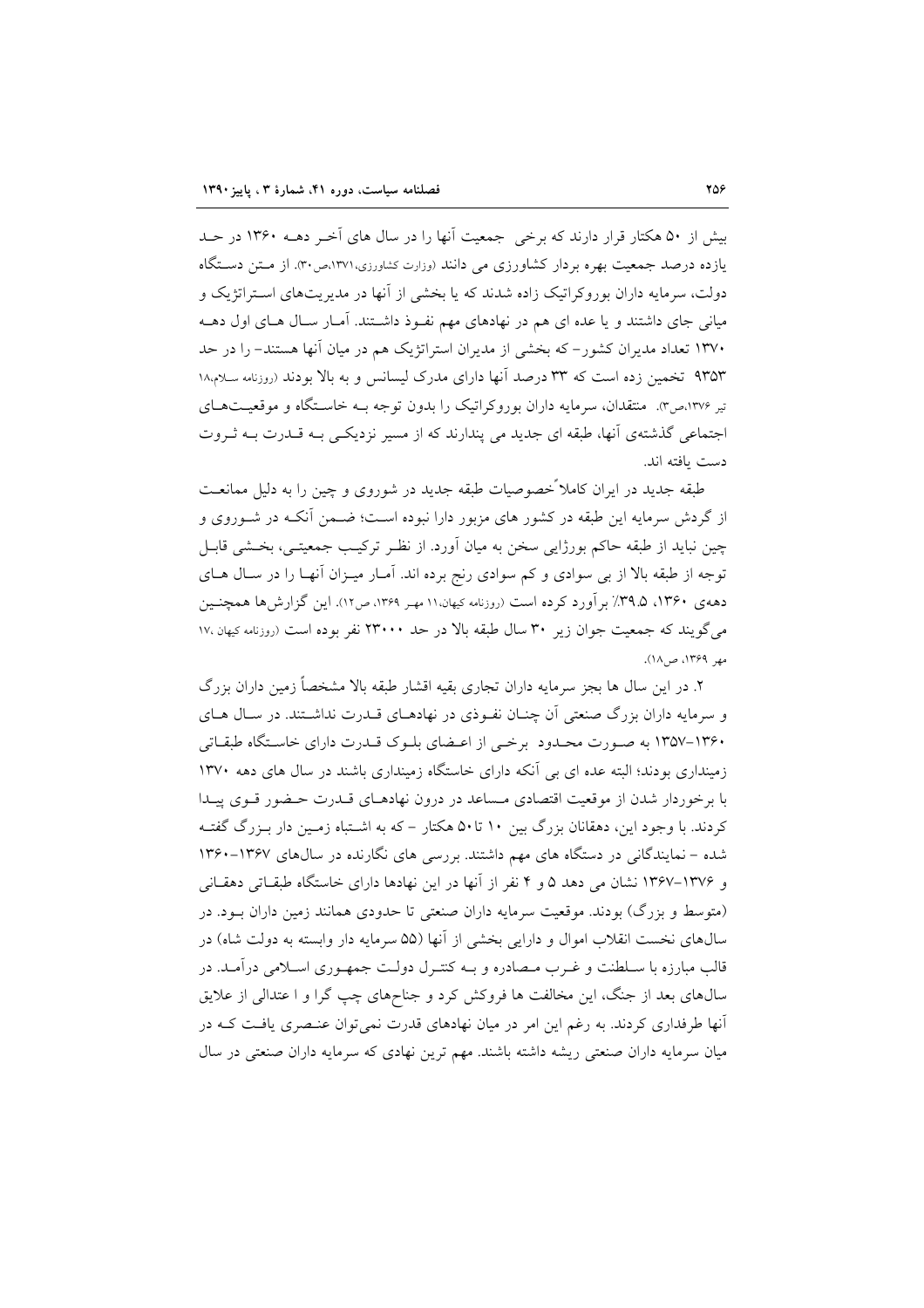های بعد از انقلاب داشتند اتاق بازرگانی صنعت و معدن و تجارت است که تجـار رهبـری اَن را بر عهده داشتند. به هر حال از نظر اقتصادی، سرمایه داران صنعتی موقعیتی بهتـر نــسبت بــه سالهای جنگ پیدا کردند. اما وضعیت سـرمایه تجـاری متفـاوت از آنهـا مـی نمایـد. آنهـا در سالهای ۱۳۸۰-۱۳۶۰ در عـین ارتقـا موقعیـت اقتـصادی خـویش در نهادهـای دولـت، نفـوذ (مستقيم و غيرمستقيم) داشتند. از نظر سنت مبارزاتي، تجار در مقايسه بـا اقــشار فرادسـت در چشم اندازی تاریخی برای تشکیل ً سازمان سیاسی یا اتحادیـه صـنفی اشـتیاق بیـشتر از خـود نشان داده اند. تجار در تاریخ یک صد ساله اخیر تـصویری از مبـارزه و اعتـراض بـرای خــود ترسیم کرده اند. آنها در دوران حاکمیت شاه با تکیه به تشکل خــویش یعنــی هیئــت موتلفــه و متاثر از گروه مرجع روحانی به مقابله با دولت حاکم بر خاستند و در سال هـای ۱۳۸۰ -۱۳۶۰ با استفاده از حزب جمهوری اسلامی و هیئت موتلف از علائتی صنفی خـویش و ارزش هـای انقلاب و دولت دفاع کردند.

۳. طبقه بالا به دلیل کنترل و تمک بر ابزار تولید، بخشی مهم از در آمد ملی-۴۹/۹۲ درصد در سال های اول دهه ۱۳۷۰ – را در اختیار داشتند (رفیع پـور، ۱۳۷۴، ص۱۷۷). برخی از منتقدان بـر این باورند که وجود این انباشت، با رانت جویی و بی قاعـدگی اقتـصادی در جامعــه ایــران در سال های ۱۳۸۰-۱۳۶۰ مرتبط بوده است. آنهـا در گـزارش هـای خـود مـی گوینـد تجـار در سال@ای جنگ در شرایط جیره بندی اقلام تحویلی که نمونههای روشن آن فروش ۲۸ تن پنیر دولتی به قیمت آزاد به بهای بالا در بازار می باشد و... بود به انباشت ثروت مبادرت می کردنـد (مهاجری، ۳ مهر ۱۳۷۵،ص ۱۲).

۴. روحانیون به عنوان دسته اجتماعی: هر چند با توجه به حضور بخـشی از روحـانیون در نهادهای قدرت در سال های بعد از انقلاب- متفاوت از مباحث پولانزاس- شائبه ی هماننــدی این گروه با طبقه اجتماعی در ذهن متداعی میشود، ولی مواردی ماننـد ناروشـنی ارتبـاط روحانیون با ابزار تولید موجب آن شده است روحانیون به جزء برخی از آنها – در زمره دسـته اجتماعی فرض شوند. روحانیون به لحاظ جمعیتی در سال ۱۳۵۵ از ۱۰۰ یا ۲۰۰ هـزار تجـاوز نمی کردند (اَبراهامیان،۱۳۷۵، ص۲۱۰)اما در سال های دههی ۱۳۷۰ تعداد اَنها به مرز ۳۲۵ هزار نفـر رسید (مرکز آمار ایران،۱۳۷۵،ص۱۱۴). ایس گروه در سیال هیای بعید از انقبلاب در سیازمان دولت حضوری قوی داشته است. بر اساس بررسی های به عمل آمده توسط نگارنده از زندگینامه ۲۳ و ۱۹ نفر از اعضای نهادهای عالمی قدرت در سال های ۱۳۶۷–۱۳۶۰ و ۱۳۷۶–۱۳۶۷ به ترتیب ۱۲ و ۹ نفر از آنها کسانی بودنـد کـه لبـاس روحـانی بـر تـن داشـتند. همچنـین در نهادهـای تاثیرِگذار، تعدادی روحانی یا روحانی زاده عضو بودند؛ فی المثل در مجالس دوره دوم تا پنجم به ترتیب ۵۲ و ۱۲۲،۷۱، ۶۵ نفر روحانی حضور داشتند. همین طور در مجالس دوره های دوم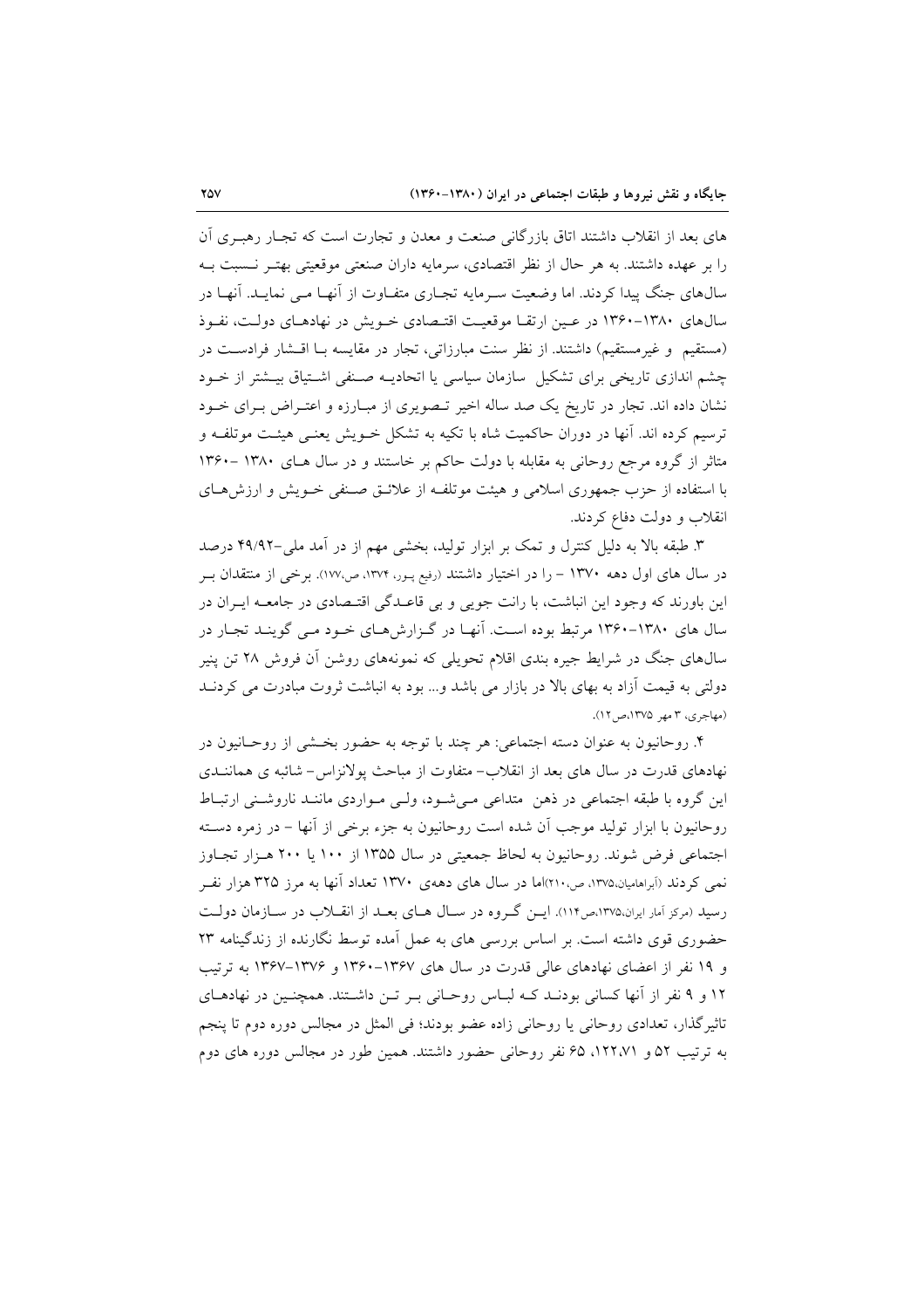تا چهارم به ترتیب ۳۱،۶۵ و ۱۵ نماینده، روحانی زاده بودند (روابط عمومی مجلس،۱۳۷۷،ص۱۳). اگر چه این وضعیت نوعی تمایز بین ساختار سیاسی ایران و دیگر نظامهـا را نــشان مــی دهــد، امــا منعکس کننده استقرار نوعی دولت دین سالار – تئوکراتیک – است که در مقابـل سکولاریــسم موضع مخالفت جویانه داشته است. روحـانیون در یـک سـده اخیـر در کنـار روشـنفکران در هدایت مبارزات سیاسی نقشی مهم داشته اند. برخی، آنها را نوعی روشنفکران سنتی و در عین حال ارگانیک بازار در سال های قبل از انقلاب نیز معرفی کرده اند. روحانیون خود را همـواره حامل ارزشهای اسلامی دانسته اند و از پشتبانی اجتماعی مردم خاصه اقشار متوسط و پایین و سنتی نیز بر خوردار بوده اند. البته آرای انتخاباتی روحانیون برای نهادها انتخابی- در سال های دهه ۱۳۷۰– رو به کاهش گذاشت. روحانیون در سال های قبل از انقلاب از طریق تاثیرگذاری بر تشکل های مذهبی به مخالفت با سیاست هـای دولـت شـاه برخاسـتند و در دوران بعــد از انقلاب علاوه بر تاسیس تشکل های صنفی مانند جامعه روحانیت و… هــدایت \_ســازمان هــای سیاسی طرفدار دولت را هم بر عهده گرفتند. به رغم أن، روحانیون در متن نوعی ناهمگونی در سال های دهه ۱۳۷۰ به سرمی بردند. برخی از روحانیون در حاشـیه، پـاره ای منتقـد دولـت و عده ای هم در نهادهای قدرت حضور داشتند. ضمن آنکه روحانیون حـاکم هــم دارای علایــق طبقاتی متفاوت بودند و به جناح های مختلف تعلق داشتند.

۵. رابط دولت و طبقات اجتماعی:رابطه دولت و طبقات می تواند در قالب ابـزار گرایـی و استقلال دیده شود؛ ابزارگرایی مبین آن است که دولت متاثر از طبقه حاکم از طریق پیونـدهای شخصی و ساختاری عمل می کند، بیشتر مباحث مارکس در باب سرمایه داری اولیـه غــرب – در عین نگاه به استقلال نسبی دولت بناپارتی - در این چهار چـوب اسـت. بحـث اسـتقلال دولت نیز به دو صورت دیده شده است؛ در استقلال کامل، دولت بـیش از طبقـات فرادسـت، قدرت اقتصادی و توان نظامی دارد و در اتخاذ تصمیمات اساسی از آنها استقلال دارد. مباحث وبر تا حدودی با این رویکرد نزدیک است. در استقلال نسبی، دولت در رونـدی دراز مـدت و در چهارچوبی استراتژیک از طبقه حاکم دفاع می کنـد. مباحـث پـولانزاس بـه رویکـرد اخیـر نزدیکی بیشتر نشان میدهد، ضمن آنکه ابزارگرایی در برخی از نوشـته هـای او هـم انعکـاس داشته است. پولانزاس در برسی برخی نظامهای طبقاتی نیز بدین نتیجه رسید که آنهـا در مـتن استقلال نسبی و ابزارگرایی قرار دارند. در مباحث پژوهشگران ایرانی سرشت دولت ایـران در قالب استقلال کامل یا ابزارگرایی دیده شده است. نگارنده بر این اعتقاد است که در خـصوص رابطه دولت و طبقات اجتماعی در ایران باید با در نظـر گـرفتن چهـارچوبهـای تـاریخی و حضور نیروهای مختلف در بلوک قدرت، به نکات زیر توجه داشت: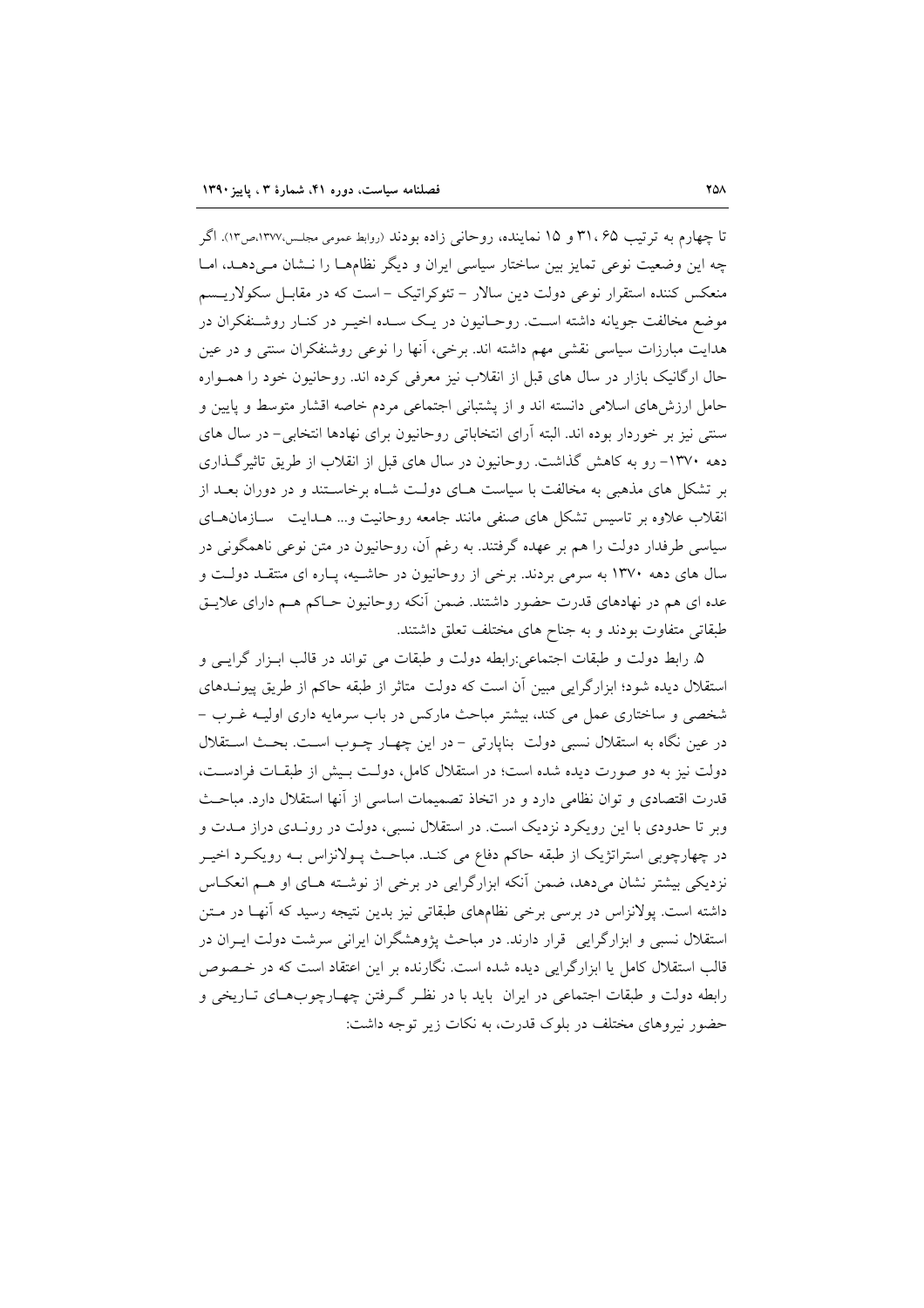۱) دوران جنگ (۱۳۶۷–۱۳۵۹): در این سال ها تصدی قوای ثلاثه در اختیار جنـاح چـب-گرای اسلامی (جناح هژمونیک) قرار داشت و جناح راست با حضور در این نهادها بـه عنـوان جناح اقلیت در عین نزدیکی با روحانیون ارشد (روحانیون قم و امامان جمعه شهرهای بـزرگ) بر برخی از نهادهای تعیین کننده دولت مانند شورای نگهبان به عنوان نهاد تصمیم گیـر (در رد يا قبول قوانين) كنترل داشت. البته رابطه ولي فقيه با اين جناح در عين توجـه بـه نگـرشهـا و علايق سياسي أنها، چندان قوى نبود. بنابراين نه پيوند شخـصي دولـت و طبقــه حــاكم، بلكــه پیوند شخصی دولت و طبقه متوسط سنتی در این سال۵ا یک واقعیت بود، اما خطاست که فکر کنیم پیوند ساختاری بین دولت و طبقه حاکم در دوران جنگ محلی از اعراب نداشت. می توان گفت دولت در سال های جنگ در عین توجه به منافع طبقه متوسط سنتی و حتی طبقه پایین و با توجه به قداست مالکیت خصوصی در اسلام به حفظ مناسبات سـرمایه و سـرمایه تجـاری علاقه مندی نشان داد. مواردی ماننـد مخالفـت بـا پیــشنهاد دولتــی کـردن بازرگـانی خــارجی، مخالفت با پیشنهاد مربوط به مالیات مستقیم، مخالفت با کنترل برخی از مرکز صنعتی، مخالفت با پیشنهاد رفرم ارضی نیمه رادیکال، مخالفت با پیشنهاد کنترل بر خرید و فـروش خـودرو کـه گویای مخالفت شورای نگهبان با مصوبات مجلس است؛ تصویری از بخشی از سرشت دولت جمهوری اسلامی ایران در این سال ها را نمایان می سازد (اداره کل قوانین مجلس شورای اسلامی ، ۱۳۶۸، ۱۳۶۹ و ص ص ۲۶۲، ۳۱۲، ۲۰۱۲، ۱۴۰۶). اما تصویر دیگر مخالفت بخشی دیگر از دستگاه دولت نسبت به موارد فوق بود. زیرا دستگاه اجرایی که تحت کنترل چـب اسـلامی بـود در عمـل بـا اجرای این موارد از طرق عدم واگذاری برخی از مراکز صنعتی، کنترل دولت بر امور بازرگـانی خارجي، اعطاي سوبسيد اقلام مختلف و تقسيم برخي از اراضي مخالفت مي ورزيد. مي توان برای استقلال طلبی دولت جمهوری اسلامی دلائل زبر را اقامه کرد:

الف. دولت و سرمایه تجاری در سال های جنگ از ایدئولوژی ضد سرمایه داری در قالب مقابله کوخ نشینی علیه کاخ نشینی طرفداری می کرد. این امر موجب می شد که دولت نتوانـد به صورت آشکار و قوی از برقراری مناسبات سرمایه تجاری حمایت کند.

ب. دولت در متن ائتلافی از گروه روحانیون، طبقه متوسط (پایین و بـالا) سـنتی و سـرمایه تجاری قرار داشت نه دولت و نه طبقه حاکم تجاری راضی به رنجانیدن طبقه متوسط سنتی در سال های جنگ نبودند.

ج. در این سال ها ایران درگیر جنگ با عراق بود و جامعه در حالت التهـاب انقلابـی قـرار داشت. در چنین شرایطی طبقات متوسط و پایین نیز خواستار مطالبات خویش بودند .

بنابراین، دولت نه صرفاً از نظر منابع قدرت که مالکیت نفـت و کارخانــه هــا را در اختیــار داشت و نه صرفاً بر پایه رابطه شخصی که بخشی از طبقه متوسط سنتی بلوک قدرت را تحـت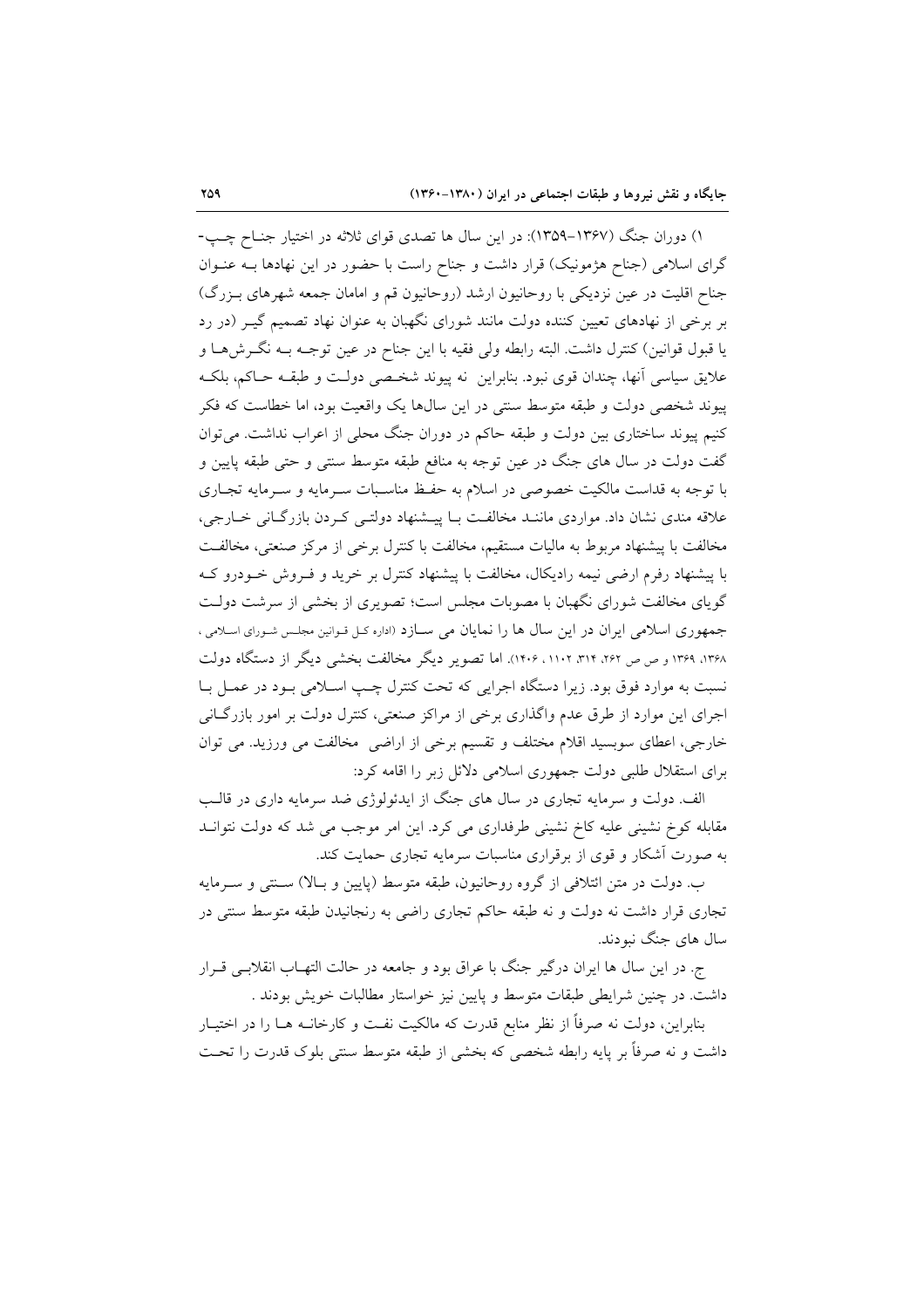کنترل خود داشتند، بلکه از نقطه نظر ساختار و جهت گیری استراتژیک، مانع از انباشت سرمایه نشد. لذا در این سالها، مناسبات سرمایه (صنعتی و تجاری) در ایران حفظ شـد. البتـه سـرمایه صنعتی از نقطه نظر سیاسی و اقتصادی ضعیف شد. ولی سرمایه تجاری بـه رغـم مخالفـتهـا، موقعيت خود را بهبود بخشيد.

۲) دوران پس از جنگ (۱۳۸۰–۱۳۶۷): در سال هـای اول دهــه ی ۱۳۷۰، تمـام نهادهـای قدرت در اختیار جناح راست سنتی و نیروهای اعتدالی به عنـوان نیروهـای هژمونیـک قــدرت قرار گرفت و جناح چپ به عنوان نیروی اقلیت در برخمی از نهادهـای دولتـی (مجلـس و…) ظاهر شد. در این سال ها نیروهای هژمونیک متحد یکدیگر بودند، در اواسط سـال هـای دهــه ۱۳۷ دو قوه مجریه و مقننه به کنترل چپ گرایان یا اصلاح طلبان جدید و اعتدالیون در آمـد و نوعی شکاف در هژمونی صورت پذیرفت، اما دستگاه هـای نظـامی و نهادهـای تعیـین کننـده قدرت و همچنین نهادهای اقتصادی مانند بنیاد مستضعفان و مراکز قرض الحسنه هم چنـان در اختیار نیروهای راست سنتی قرار داشت. در این سالها، چپ گرایان به تدریج رویکرد کنترلـی خویش را در عرصه اقتصادی تغییر دادند و به دفاع از سرمایه صنعتی خـصوصی پرداختنـد. در چنین شرایطی، ایدئولوژی ضدسرمایه داری دولت تا حدودی کمرنگ شد و استفاده از سـرمایه خصوصی به مثابه ابزاری برای توسعه کشور مورد توجـه قـرار گرفـت. در ایــن راسـتا، مراکــز صنعتی و غیرصنعتی تا حدودی به تملک بخش خصوصی درآمد. به هر حال از نظـر شخـصی در سال های دهه ۱۳۷۰، دستگاه حکومت در دست طبقه متوسط سنتی و طبقه حـاکم تجـاری قرار داشت ولی نباید فراموش کرد که طبقه متوسط سنتی دیدگاه خویش را نسبت بـه سـرمایه تغییر داده بود و بخشی از عناصر این طبقه دارای موقعیت اقتصادی متفاوت هـم شـده بودنـد، ضمن أنكه مناسبات اقتصادى كشور تحت تاثير علايق سرماه تجارى مى شود.

در چنین وضعیتی است که هم شورای نگهبان، مصوبات مجلـس را در ارتبـاط بـا مـسائل اقتصادی را – نه مسائل سیاسی سال های ۱۳۸۰–۱۳۷۵ که در بین این دو نهاد چـالش ایجـاد می کرد مورد تایید قرار می داد و هم دستگاه اجرایی در صدد اجرای آنهـا بـر مـیآمـد. یعنـی عملاً نهادهای مختلف دولت در سمتگیریهای اقتصادی نگاهی واحد پیدا کردنـد، هـر چنـد جناحهای اصلاح طلب و سنتگرا در دهه ۱۳۷۰، از نطر سیاسی از یک دیگر فاصله گرفتند. ولی در زمینه اقتصادی اینگونه عمل نکردند، حمایت اصلاح طلبان از سرمایه صنعتی هـم بـه سرمایهداران صنعتی کمک کرد و هم به سـرمایهداران تجـاری. نمونــه هـایی ماننــد بازگــشایی بورس تهران، خصوصی سازی برخی از مراکز دولتی، آزادسازی ارز، کاهش پارانه ها، تاسـیس مناطق أزاد، قبول سرمايه خارجي و تضعيف مداخله دولت در امور بازرگاني خارجي حكايت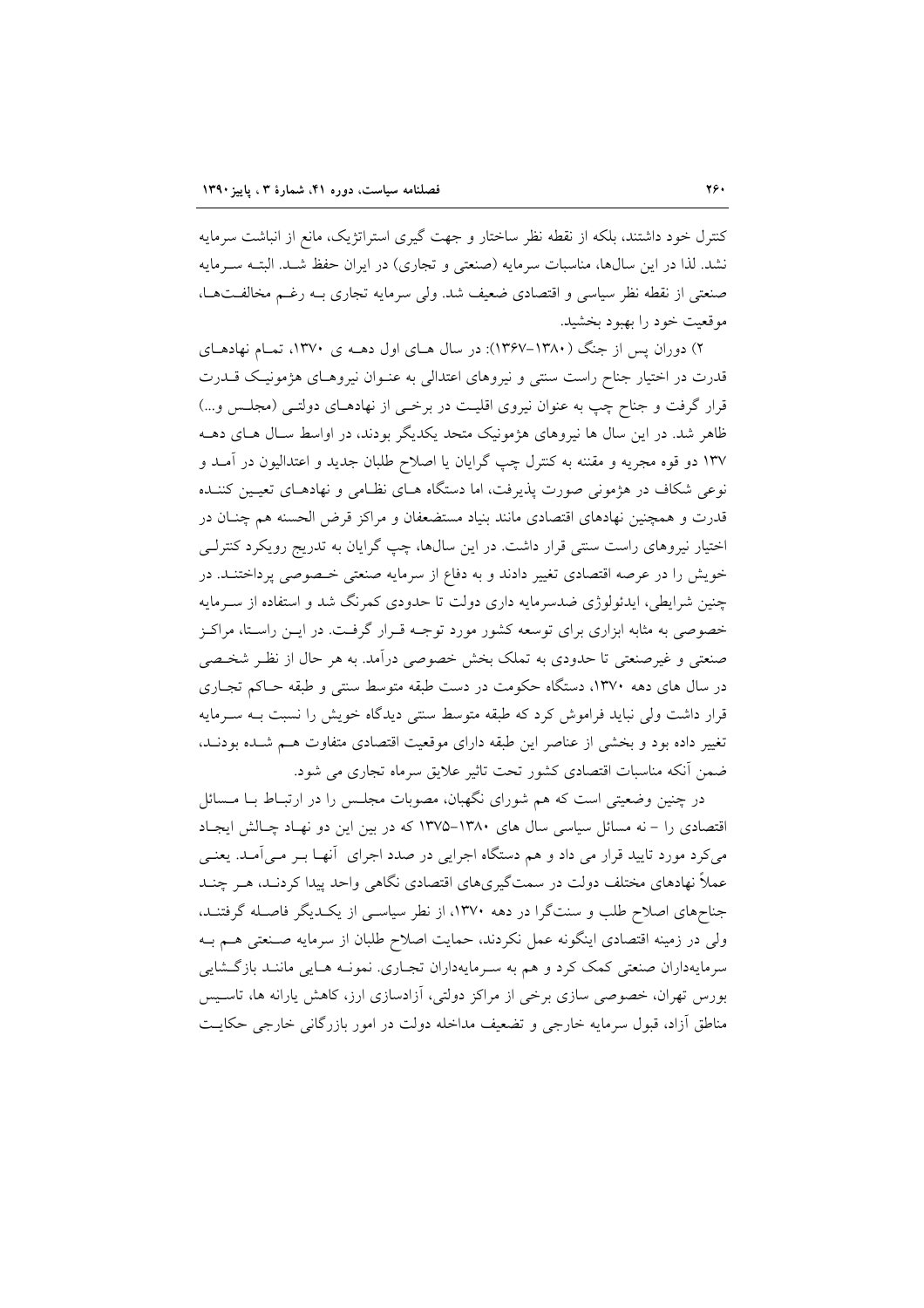از آن دارد که دولت در عین کنترل بر نفت، کارخانهها، بانک ها و بیمه ها سرشتی ابزارگرایانه در این سال ها به خود گرفته بود.

#### نتىحە

با تکیه به فرضیه ها و روش بحث ، پژوهش حاضر در بدو کار پس از تطبیــق گــروه هــای حاضر در جامعه ایران (سال های ۱۳۸۰–۱۳۶۰) با نیروهای اجتماعی مورد نظر پـولانزاس، در صدد شناسایی منابع قدرت طبقات سه گانه و دسته اجتماعی بر آمد و در این ارتباط اثبات شد که طبقه بالا و مشخصاً قشر سرمایه تجاری دارای ابزارها و منابع قدرت مهم (مانند تــشکیلات، موقعیت اقتصادی و سیاسی و …) بوده است. این وضعیت برای دیگر اقــشار طبقــه بــالا فــراهم نبود؛ سرمایه داران بروکراتیک، لایهای لاغر از جمعیت سرمایه داران را تشکیل می دادند که در روند مراحلي از حيات دولت شكل گرفتند. آنها به لحـاظ تـاريخي داراي تـوان و قــدرت بـالا نبودند. سرمایه داران صنعتی و زمین داران هم از لحاظ سیاسی و هم از نظر تشکیلاتی ضعیف بودند، هر چند وضعیت طبقه متوسط سنتی در برخبی زمینـههـا ماننـد موقعیـت سیاسـی و تـا حدودی تشکیلاتی با سرمایه تجاری نزدیکی نشان میداد، ولی در ابعـاد دیگـر نظیـر موقعیـت اقتصادی– در عین وجود جو سیاسی و التهابهای موجود در جامعه که به نفع طبقـه متوسـط سنتی عمل می کرد - از آنها فاصله داشت . در سال های بعد از جنگ، روحـانیون بـه عنـوان دسته اجتماعی به رغم برخـورداری از قــدرت سیاسـی و ایــدئولوژیک خــود در مـتن شـکاف جانبدارانه از علایق طبقـات متوسـط و بـالا قرارداشـت. اقـشار متوسـط جديـد هـم در عـين برخورداری از مهـارت و تـا انـدازه ای تـشکیلات در دیگـر حـوزه هـا (اقتـصادی و قــدرت سیاسی)دچار مشکل بودند.پایینی ها چیزی جز جمعیت پراکنـده نبودنـد. در چنـین شـرایطی نگارنده به سراغ رابطه دولت و طبقات اجتماعی در ایران و نقش آنها در سیاست هـای دولـت در جنگ و دوران بعد از آن رفت. گرچه در سال های جنگ رابطـه دولـت و طبقــه حــاکم آن چنان بر پیوند شخصی تکیه نداشت، ولی دولت در عین نگاه به طبقات تحت سلطه، در سـطح سیاستگذاری کلان اقتصادی، متاثر از طبقه حاکم عمل کـرد و بـر حفـظ مناسـبات سـرمایه آن چنان مخالفت نشان نداد و این چیزی جز استقلال نسبی دولت نبود. در دوران پس از جنگ با تقويت پيونـد شخـصي دولـت و طبقــه حــاكم تجــاري، وجــه جانـب داري دولـت در قالـب ابزارگرایی محدود به شکل تقویت مناسبات سرمایه و سرمایه تجاری برجسته شد.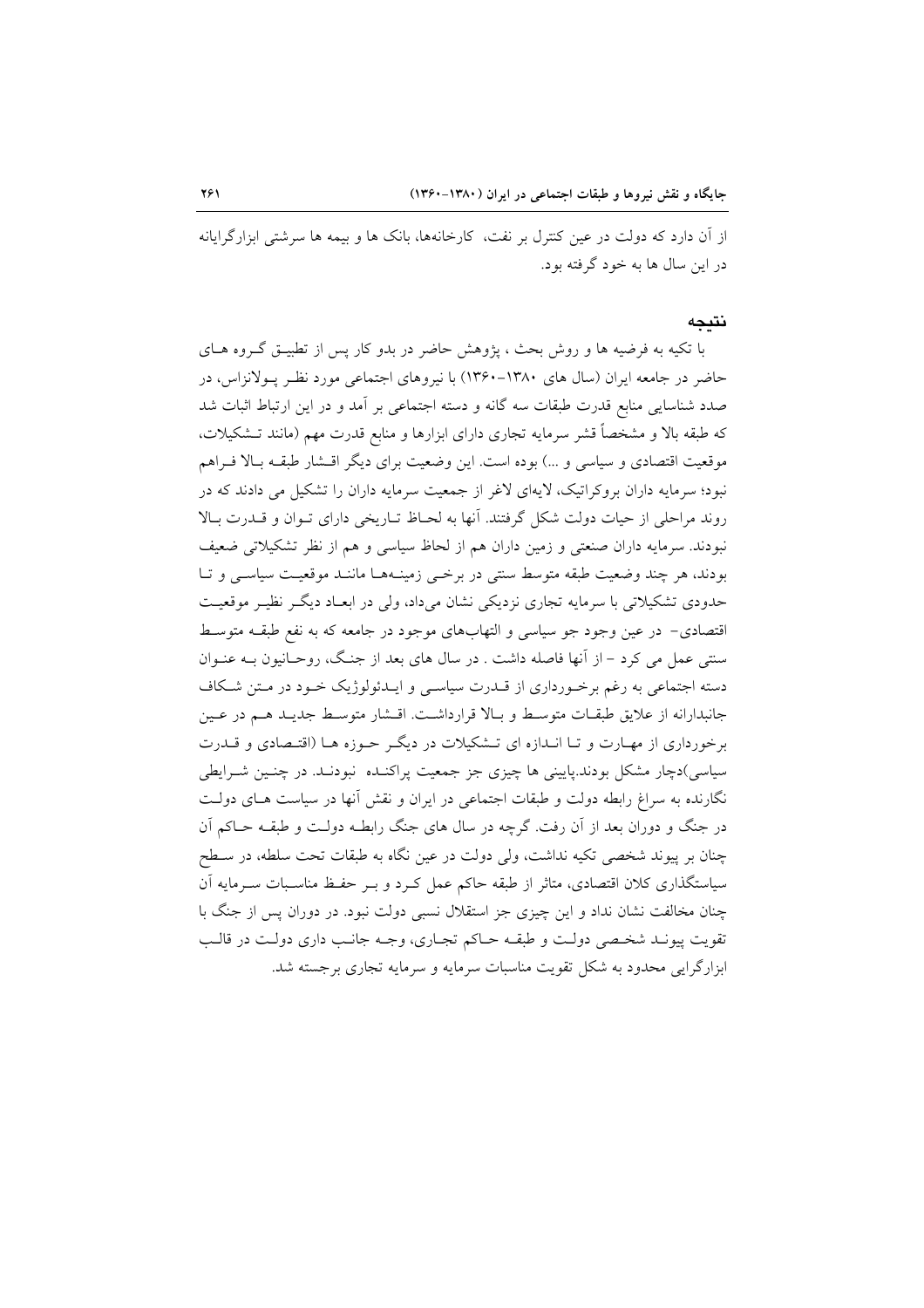# منابع و مآخذ:

#### الف.فار سے:

۱. آبراهامیان،ایروند(۱۳۷۵)،*ایران بین دو انقلاب،ت*رجمه احمد گل محمدی و محمد ابراهیم فتاحی،تهران:نی. ۲. اداره کـل قـوانین و مقـررات مجلـس شـورای اسـلامی(۱۳۶۹و۱۳۲۸)،مجم*وعــه نظریــات شــورای نگهبــا*ن،جلــدهای ٢و ١،تهران:اداره كل قوانين و مقررات مجلس شوراي اسلامي. ۳. بشیریه،حسین،(۱۳۷٦)*اندیشه های سیاسی در قرن بیستم* ،جلد ۲،تهران:اطلاعات. ٤.پولانزاس]نيكوس(١٣٥٩و ١٣٦٠)،**ديكت***ا توري و فاشيسم* ترجمه احمد شهسا ، تهران: آگاه. ۵. حامدی،عل<sub>ی</sub> (۱۳۸۲)، (( شکاف درامدها در ایران )) *،افتاب*،شماره۲۷،ص ص1۰-۳۳. ٦. خادم ۱دم،ناصر(۱۳۷٦)، (( ظهور تغییرات در اراضی کشاورزی)) *،اطلاعات سیاسی،اقتصادی،شمارههای۱۹*۱۹و۱۲۰، مهـر و شهريور،ص ص١٣-٧٠. ۷. رئیس دانا،فریبرز(۱۳۷۸)، (( کاپیتالیسم ، سوداگری و تضاد با توسعه)) ، **فر***هنگ توسعه* ،شماره ۲۷،ص ص ۲۳–۲۵. ۸ رزاقی،ابواهیم (۱۳۷۳)، (( سیاست خصوصی سـازی )) *،اطلاعات سیاسی و اقتــصادی*، شــمارههای ۸۰–۸۵داذر و دی.ص ص ٨٨-٨٨. ۹. رفیع پور ،فرامرز(١٣٧٤)*توسعه و تضاد*،تهران:دانشگاه شهید بهشتی. ۱۰. رفیعی،حسین(۱۳۷۵)، (( عملکرد برنامه اول و چشم انداز برنامه دوم )) ، *ایران فردا* شـماره ۲۸٬۲۰ شـهریور،ص ص ٤٩-۱۱. روابط عمومی مجلس شورای اسلامی (۱۳۷۷و ۱۳۷٤و۱۳٦۲و ۱۳٦۰))*اشن<i>ایی با اعضای مجلس شورای اسلامی،*جلد هـای ٥و ٤٢،١، تهران:روابط عمومي مجلس شوراي اسلامي. ۱۲. رواسانی،شایور(۱۳۷۸)،(( فقر عمومی نتیجه شیوه تولید ماسـت ))، *اطلاعات سیاسی اقتــصادی***، ۱**۳۰و۲۱۹خــرداد و تیــر ،ص ص ۸۰-۸۱. ۱۳. روزنامه سلام ،(۱۳۷٦)،(( مدیریت در دست خانواده شهداست )) ۱۸، تیر. ١٤. روزنامه فرهنگ آفرینش (١٣٨٠) ، (( تعداد دانشجویان در ایران افزایش یافته است )) ،٣ اردیبهشت. ١٥. روزنامه كيهان (١٣٦٨)، ((وضعيت نيروي كار در ايران))،١٢ شهريور. ١٦. ----------(١٣٧٥)، ((وضعيت نيروي كار در ايران )) ١١، مهر. ١٧.---------)((وضعیت نیروی کار در ایران))،١٧ مهر. ۱۸. سازمان برنامه و بودجه (۱۳۷۵)،گز*ارش اقتصادی،* تهران:سازمان برنامه و بودجه. ۱۹. غنی نژاد ، موسی (۱۳۷۸)،(( عوامل توسعه )) ، *ایران فردا،ش*ماره ۱۳،۳۰ آذر ، ص ص ۲۲-۱۵. ۲۰. کاتوزیان ، محمدعلی(۱۳۹۵)، *اقتصاد سیاسی ایران معاصر،ترجمه علی عزیزی و احمد نفیسی، تهران: م*رکز. ۲۱. ––––––۱۳۷۵)،((اقتصاد سیاسی کشورهای نفتی )) ، ترجمه علیرضا طیب*، اطلاعات سیاسی و اقتصادی،* شماره هـای ٩٥-٩٦ بهمن واسفند، صص ٩٩-٩٠. ۲۲. کازرون<sub>ی</sub> ، علیرضا(۱۳۷۸)،(( مقایسه توزیع کالا ها در مناطق شهری ))، ا*طلاعات سیاسی و اقتصادی ،* ۱۲۸–۱۲۷، مهر و آبان، ص ص ۲۷۲–۱۳۲. ۲۳. گلابی، سیاوش(۱۳۷٤)،((عوامل توسعه نیافتگی ایران))، *اطلاعــات سیاســی و اقتــصادی* ، ۱۰۱ ، ۱۰۲ ، خـرداد و تیــر، صص ۸۰–۸۸ ۲٤. گرب، ادوارد، (۱۳۷۹) ، *نابرابریهای اجتماعی* ، محمد سیاه پوش و احمد رضا غروی، تهران: آگاه. ٢٥. مجلس و يژوهش (١٣٧٧)،(( مطالعه نمايندگان ادوار مختلف))، شماره١٩، اسفند ، ص ص ١١١-٩٨. ۲٦. مرکز آمار ایران (١٣٧٥)،*گزارش سال ۱۳۷٤*،تهران: مرکز آمار. ۲۷. مهاجری، علیرضا(۱۳۷۵)،((طبقه جدید))، کی*هان* ۳ مهر، صص ۱۲ و ۱۲.